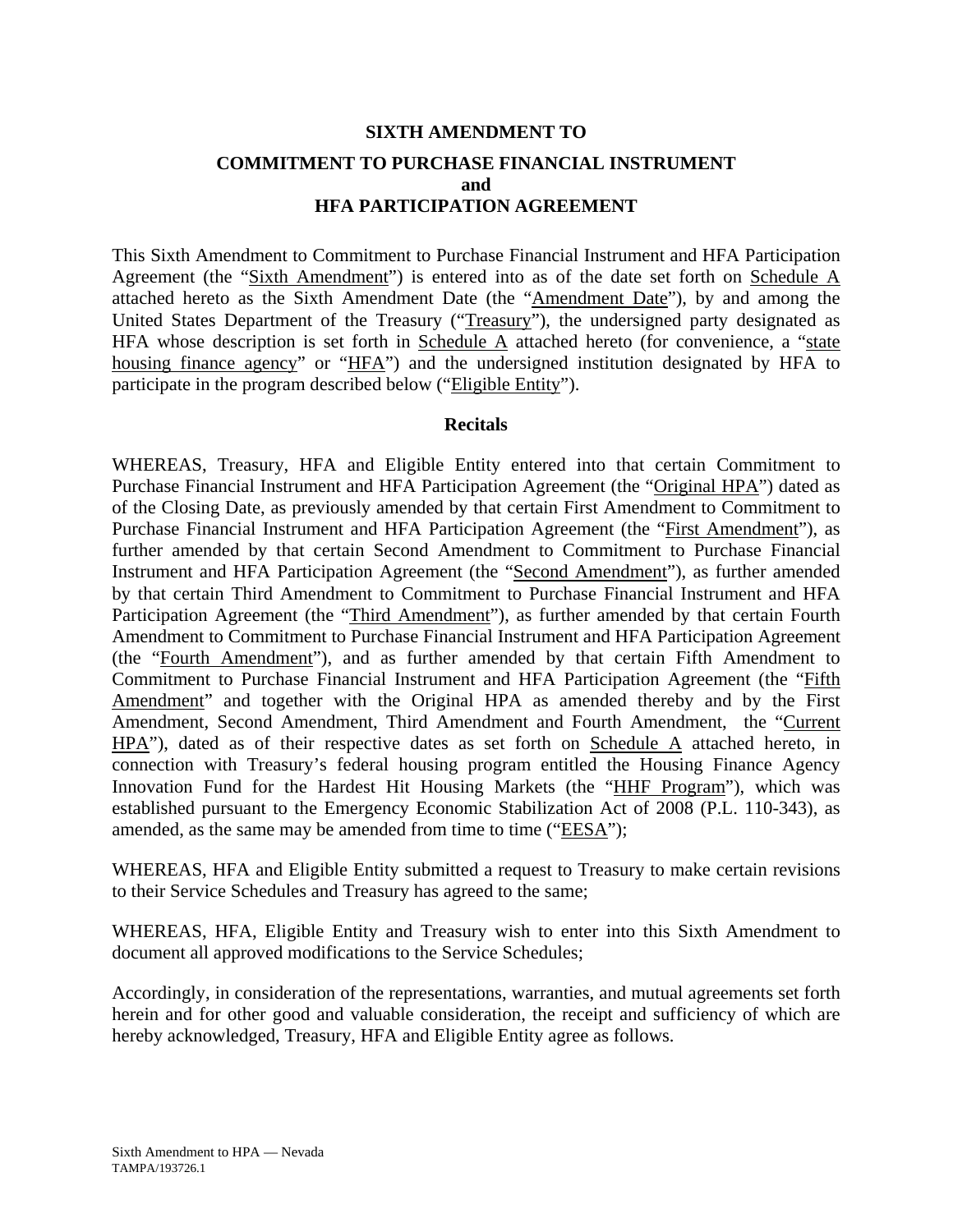#### **Agreement**

## **1. Amendments**

A. Definitions. All references in the Current HPA to the "Agreement" shall mean the Current HPA, as further amended by this Sixth Amendment; and all references in the Current HPA to Schedules A or B shall mean the Schedules A or B attached to this Sixth Amendment. All references herein to the "HPA" shall mean the Current HPA, as further amended by this Sixth Amendment.

B. Schedule A. Schedule A attached to the Current HPA is hereby deleted in its entirety and replaced with Schedule A attached to this Sixth Amendment.

C. Schedule B. Schedule B attached to the Current HPA is hereby deleted in its entirety and replaced with Schedule B attached to this Sixth Amendment.

## **2. Representations, Warranties and Covenants**

A. HFA and Eligible Entity. HFA and Eligible Entity, each for itself, make the following representations, warranties and covenants to Treasury and the truth and accuracy of such representations and warranties and compliance with and performance of such covenants are continuing obligations of HFA and Eligible Entity, each as to itself. In the event that any of the representations or warranties made herein cease to be true and correct or HFA or Eligible Entity breaches any of its covenants made herein, HFA or Eligible Entity, as the case may be, agrees to notify Treasury immediately and the same shall constitute an Event of Default under the HPA.

(1) HFA and Eligible Entity each hereby certifies, represents and warrants as of the date hereof that each of the representations and warranties of HFA or Eligible Entity, as applicable, contained in the HPA are true, correct, accurate and complete in all material respects as of the date hereof. All covenants of HFA or Eligible Entity, as applicable, contained in the HPA shall remain in full force and effect and neither HFA, nor Eligible Entity is in breach of any such covenant.

(2) Eligible Entity has the full corporate power and authority to enter into, execute, and deliver this Sixth Amendment and any other closing documentation delivered to Treasury in connection with this Sixth Amendment, and to perform its obligations hereunder and thereunder.

(3) HFA has the full legal power and authority to enter into, execute, and deliver this Sixth Amendment and any other closing documentation delivered to Treasury in connection with this Sixth Amendment, and to perform its obligations hereunder and thereunder.

#### **3. Miscellaneous**

A. The recitals set forth at the beginning of this Sixth Amendment are true and accurate and are incorporated herein by this reference.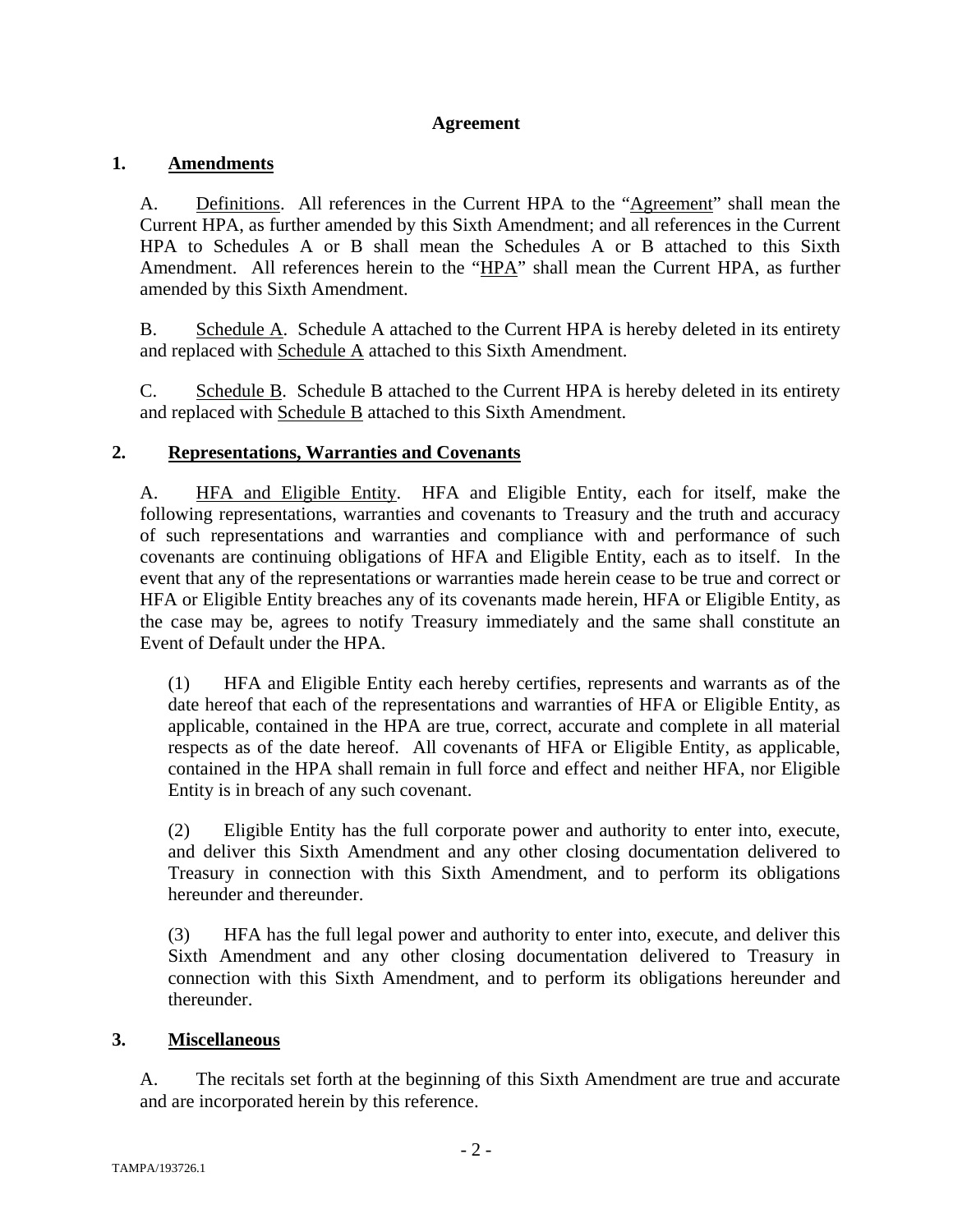B. Capitalized terms used but not defined herein shall have the meanings ascribed to them in the HPA.

C. Any provision of the HPA that is determined to be prohibited or unenforceable in any jurisdiction shall, as to such jurisdiction, be ineffective to the extent of such prohibition or unenforceability without invalidating the remaining provisions of the HPA, and no such prohibition or unenforceability in any jurisdiction shall invalidate such provision in any other jurisdiction.

D. This Sixth Amendment may be executed in two or more counterparts (and by different parties on separate counterparts), each of which shall be deemed an original, but all of which together shall constitute one and the same instrument. Facsimile or electronic copies of this Sixth Amendment shall be treated as originals for all purposes.

#### [SIGNATURE PAGE FOLLOWS; REMAINDER OF PAGE INTENTIONALLY LEFT BLANK]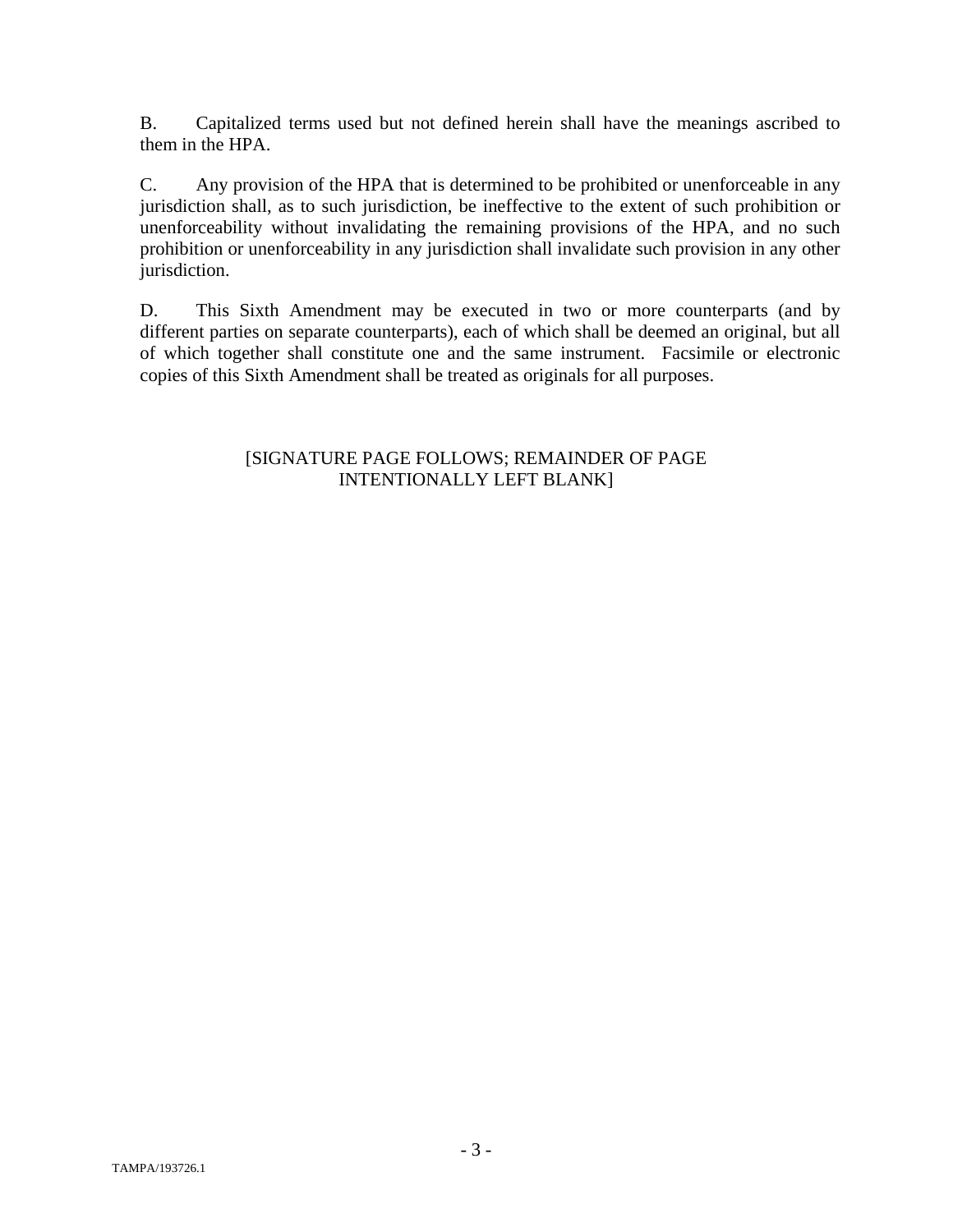**In Witness Whereof**, HFA, Eligible Entity and Treasury by their duly authorized officials hereby execute and deliver this Sixth Amendment to Commitment to Purchase Financial Instrument and HFA Participation Agreement as of the Amendment Date.

#### **HFA**: **TREASURY**:

NEVADA HOUSING DIVISION UNITED STATES DEPARTMENT OF THE **TREASURY** 

By:  $/s/$  Charles L. Horsey By: Name: Charles L. Horsey Name: Timothy G. Massad

Title: Administrator Title: Assistant Secretary for Financial Stability

#### **ELIGIBLE ENTITY**:

NEVADA AFFORDABLE HOUSING ASSISTANCE CORPORATION

By: /s/ Lon A. DeWeese Name: Lon A. DeWeese Title: Director, Secretary/Treasurer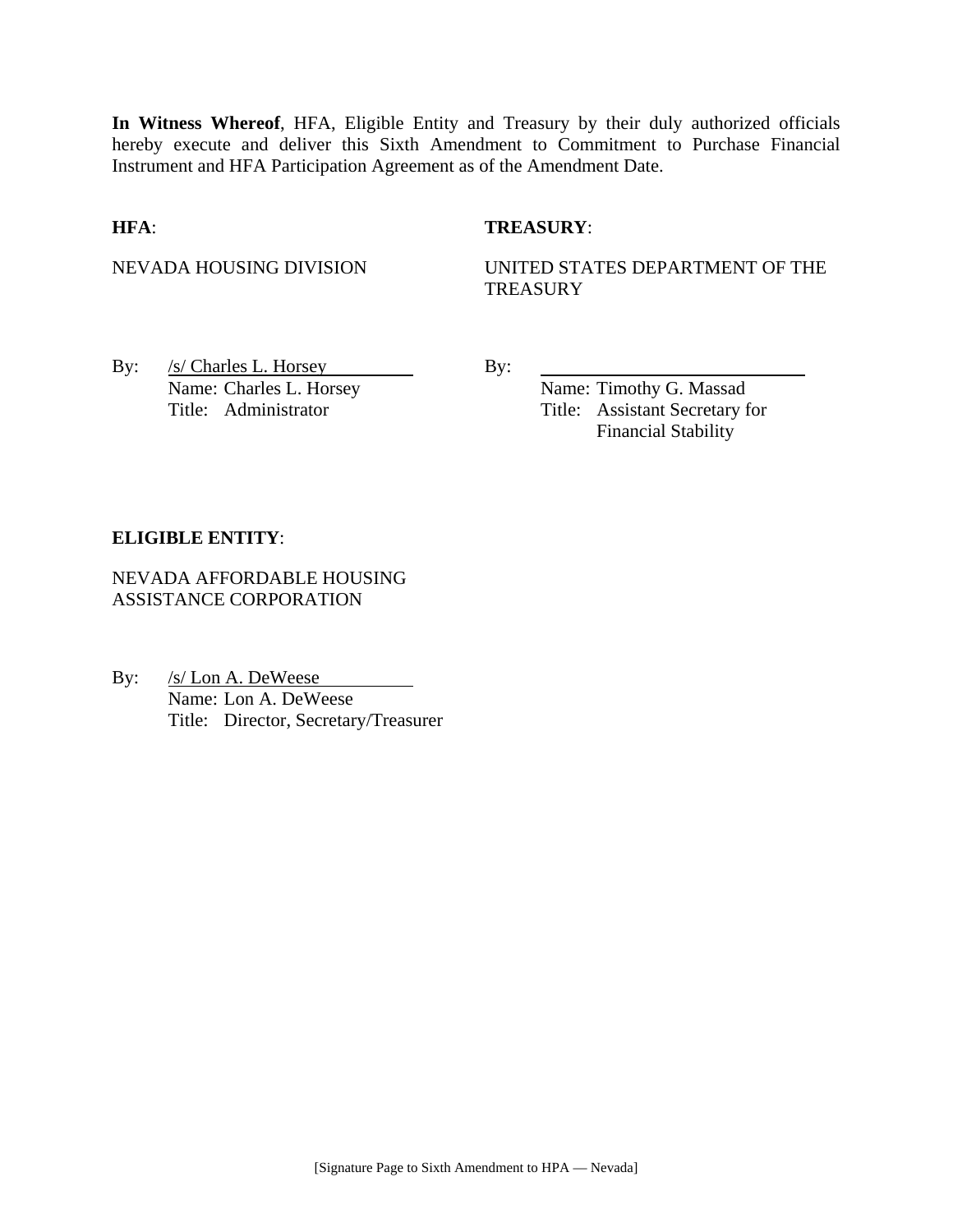In Witness Whereof, HFA, Eligible Entity and Treasury by their duly authorized officials hereby execute and deliver this Sixth Amendment to Commitment to Purchase Financial Instrument and HFA Participation Agreement as of the Amendment Date.

HFA:

#### **TREASURY:**

NEVADA HOUSING DIVISION

UNITED STATES DEPARTMENT OF THE **TREASURY** 

 $By:$ 

Name: Title:

By:

Name: Timothy G. Massad Title: Assistant Secretary for **Financial Stability** 

#### **ELIGIBLE ENTITY:**

NEVADA AFFORDABLE HOUSING ASSISTANCE CORPORATION

By:

Name: Title:

[Signature Page to Sixth Amendment to HPA - Nevada]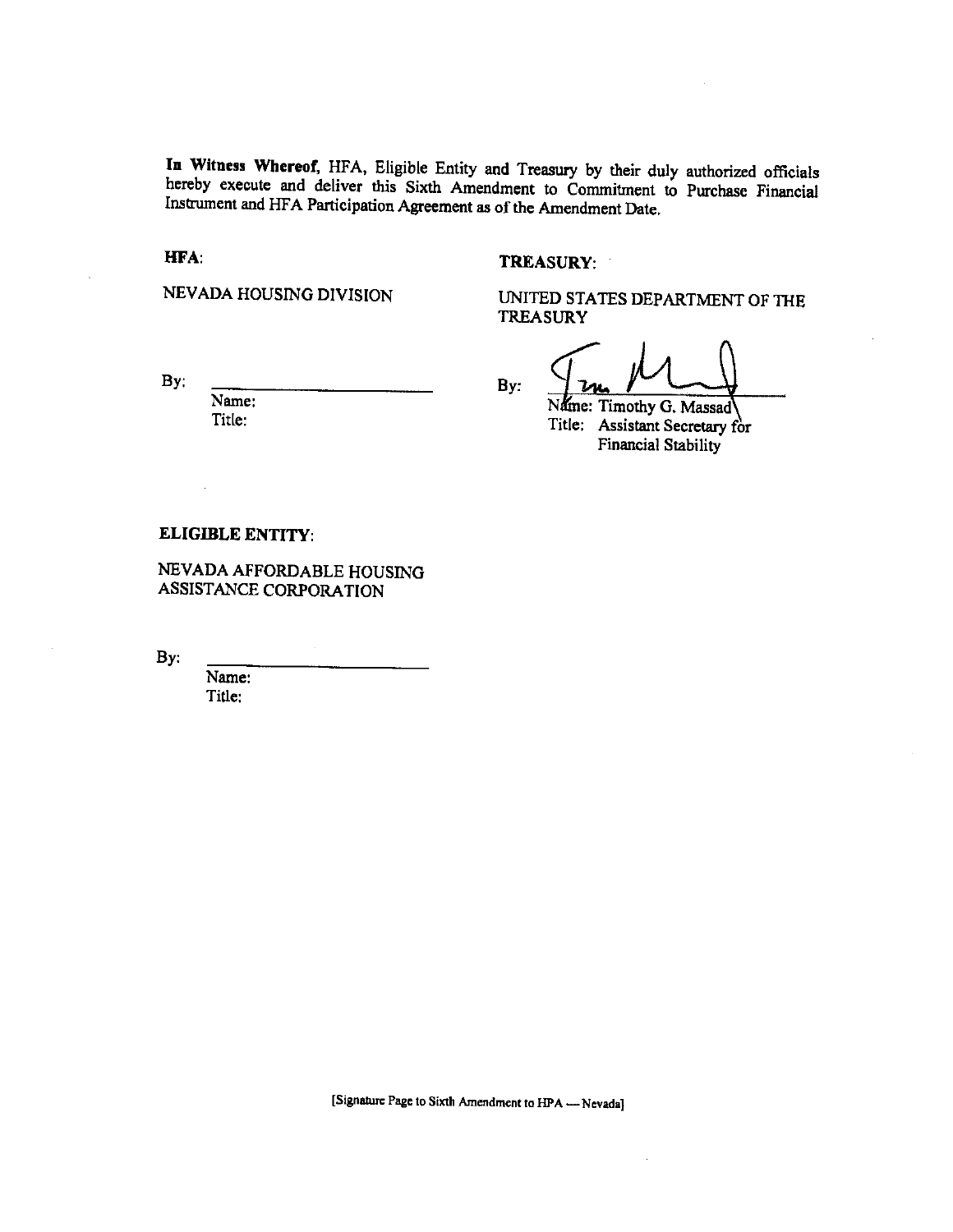# **EXHIBITS AND SCHEDULES**

Schedule A Basic Information

Schedule B Service Schedules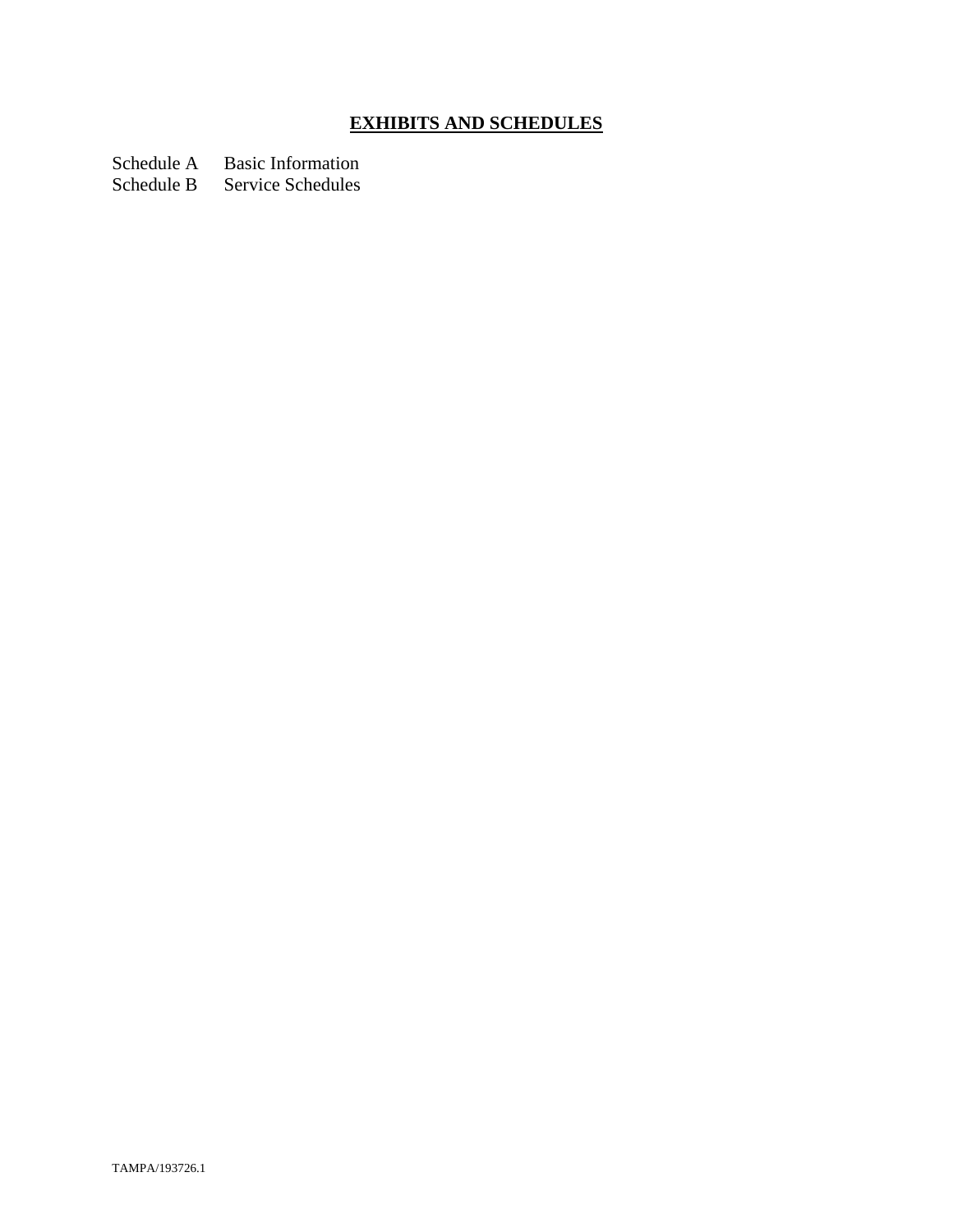#### **SCHEDULE A**

## **BASIC INFORMATION**

| Eligible Entity Information:            |                                                     |
|-----------------------------------------|-----------------------------------------------------|
| Name of the Eligible Entity:            | Nevada Affordable Housing Assistance<br>Corporation |
| Corporate or other organizational form: | Non-profit corporation                              |
| Jurisdiction of organization:           | Nevada                                              |
| Notice Information:                     |                                                     |

| <b>HFA</b> Information: |                                                                                           |
|-------------------------|-------------------------------------------------------------------------------------------|
| Name of HFA:            | Nevada Housing Division <sup>1</sup>                                                      |
| Organizational form:    | A Division of the Nevada Department of<br>Business and Industry of the State of<br>Nevada |
| Date of Application:    | April 16, 2010                                                                            |
| Date of Action Plan:    | September 1, 2010                                                                         |
| Notice Information:     |                                                                                           |

| Program Participation Cap: | \$194,026,240.00 |
|----------------------------|------------------|
|                            |                  |

Portion of Program Participation Cap Representing Original HHF Funds: \$102,800,000.00

<sup>&</sup>lt;sup>1</sup> Each Schedule A-1 attached to the Original HPA, the First Amendment and the Second Amendment shall remain a part of the Current HPA.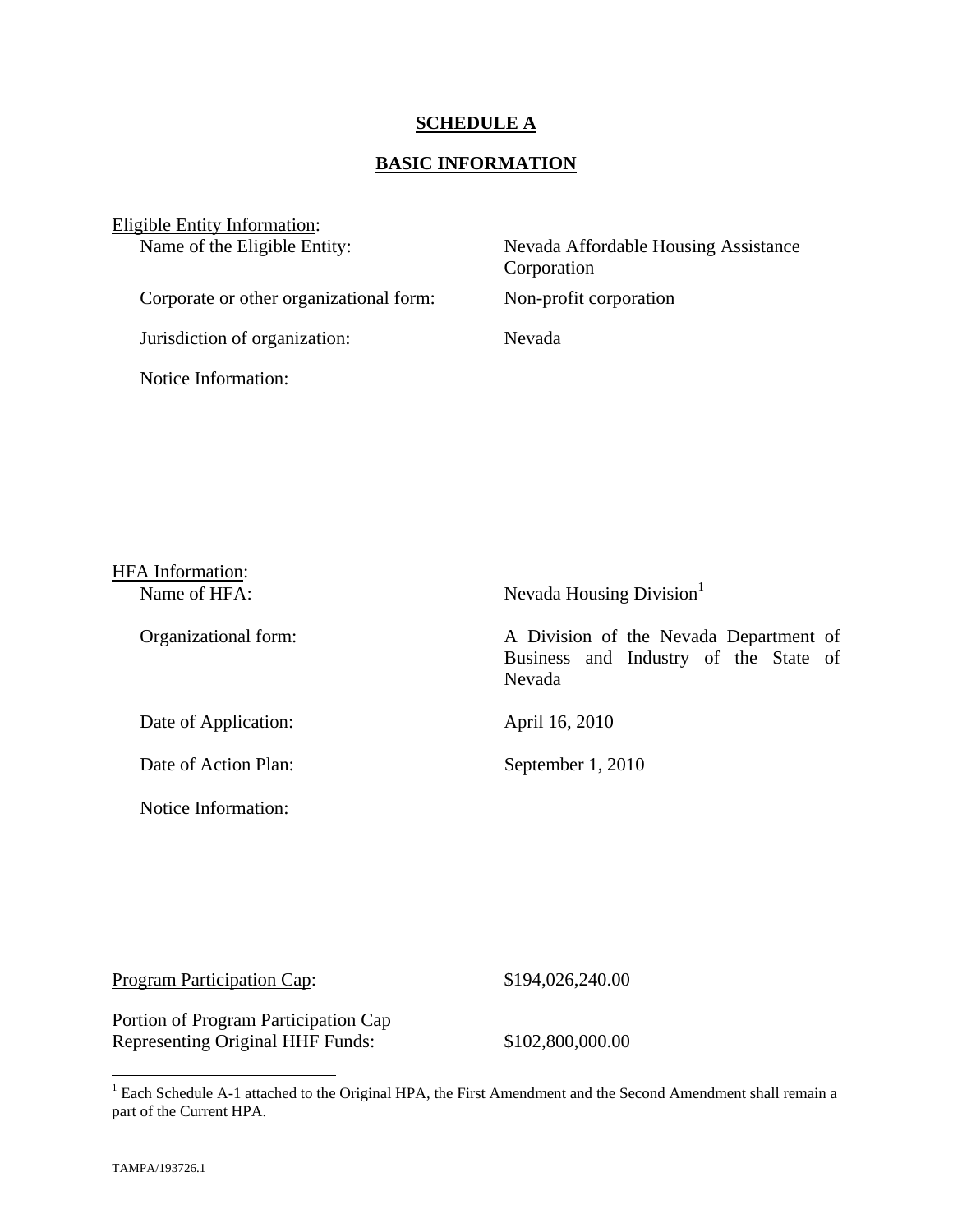| Portion of Program Participation Cap<br><b>Representing Unemployment HHF Funds:</b> | \$34,056,581.00                                                                                                                                        |
|-------------------------------------------------------------------------------------|--------------------------------------------------------------------------------------------------------------------------------------------------------|
| Permitted Expenses:                                                                 | \$24,978,556.00                                                                                                                                        |
| Closing Date:                                                                       | June 23, 2010                                                                                                                                          |
| <b>First Amendment Date:</b>                                                        | September 23, 2010                                                                                                                                     |
| <b>Second Amendment Date:</b>                                                       | September 29, 2010                                                                                                                                     |
| <b>Third Amendment Date:</b>                                                        | December 16, 2010                                                                                                                                      |
| <b>Fourth Amendment Date:</b>                                                       | April 5, 2011                                                                                                                                          |
| <b>Fifth Amendment Date:</b>                                                        | May 25, 2011                                                                                                                                           |
| <b>Sixth Amendment Date:</b>                                                        | October 28, 2011                                                                                                                                       |
| <b>Eligible Entity Depository Account Information:</b>                              | See account information set forth in the<br>Depository Account Control Agreement<br>between Treasury and Eligible Entity<br>regarding the HHF Program. |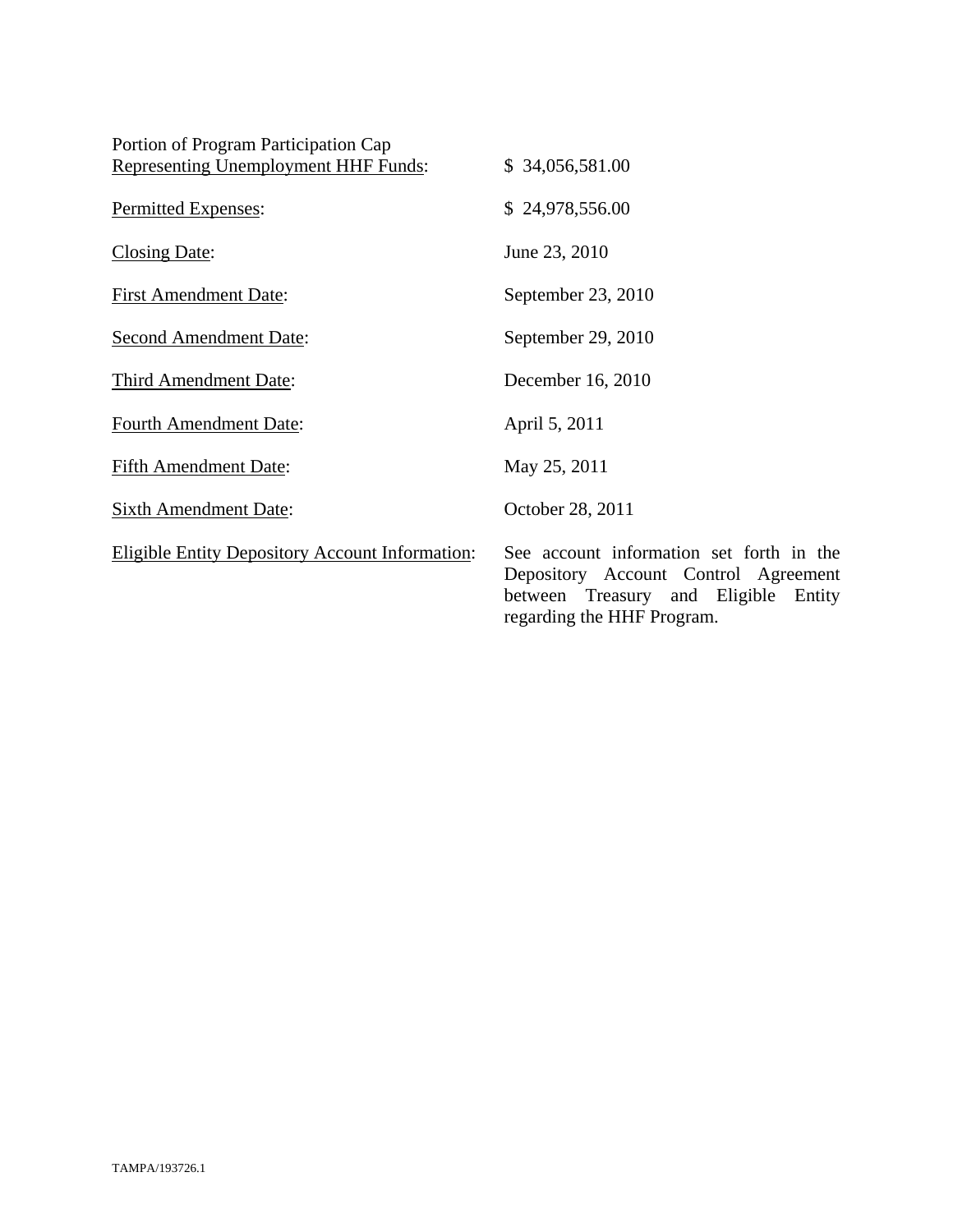#### **SCHEDULE B**

#### **SERVICE SCHEDULES**

The Service Schedules attached as Schedule B to the Current HPA are hereby deleted in their entirety and replaced with the attached Service Schedules (numbered sequentially as Service Schedule B-1, Service Schedule B-2, et. seq.), which collectively comprise Schedule B to the HPA.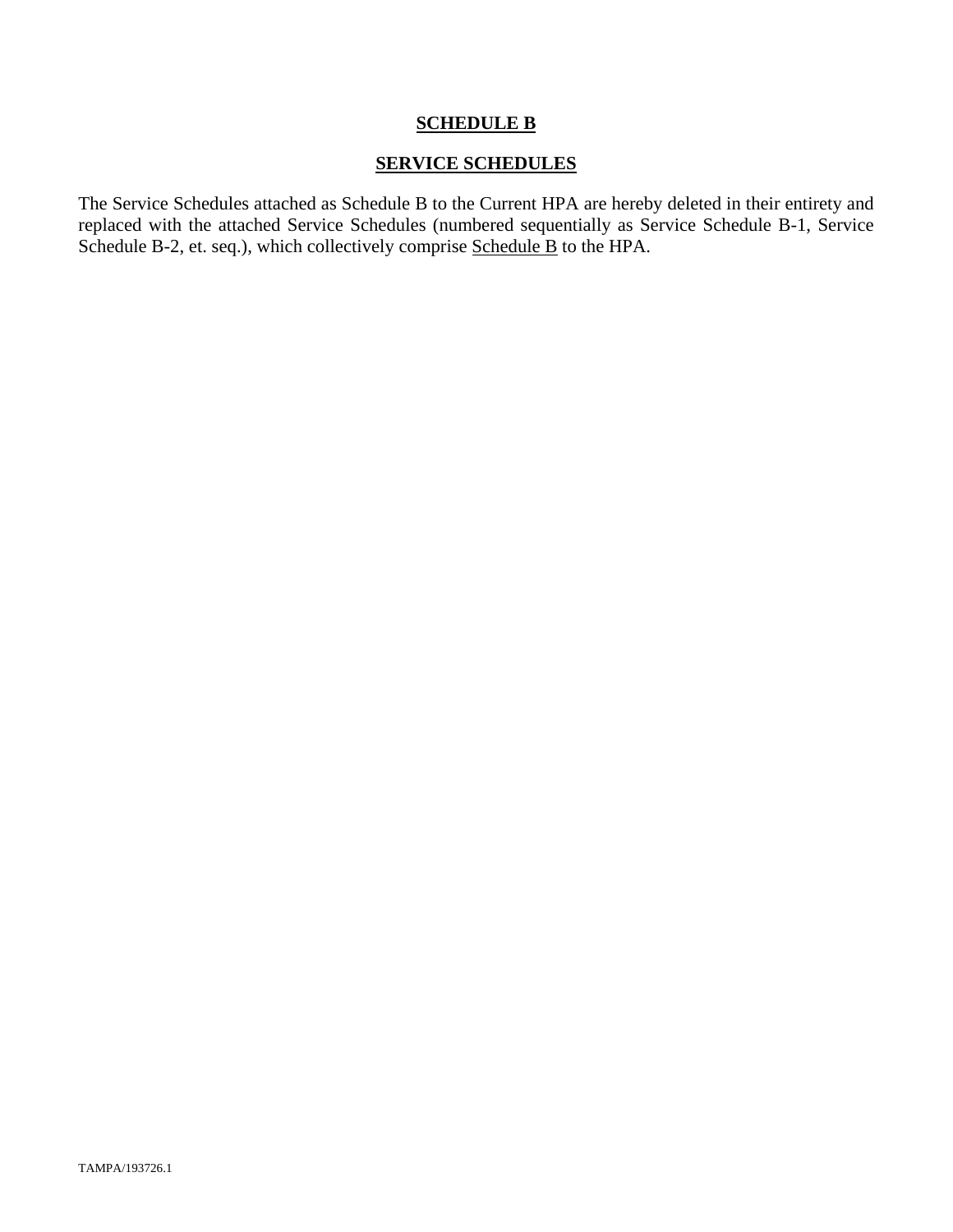# **The Nevada Affordable Housing Assistance Corporation**

# **PRINCIPAL REDUCTION PROGRAM**

| 1. Program Overview                                                               | To ensure that approximately 1,500 Nevada families are able to stay in<br>their homes with a permanent change to their mortgages via principal<br>reductions which will provide qualified homeowners a principal<br>reduction of up to \$50,000, with a 1:1 match from the note holder if<br>possible. The 1 <sup>st</sup> Mortgage Principal Reduction Program will assist the<br>underemployed and/or income restricted homeowner candidates to keep<br>occupancy and ownership of their home.<br>Depending on the agreement with the lender/servicer, one of two<br>methods will be used to reduce the principal balance of a borrower's<br>primary mortgage:<br>A forgivable loan may be made to eligible borrowers for up to<br>\$50,000 with such assistance provided in a one time up-front<br>payment to the lender/servicer; or<br>Up to \$50,000 in assistance may be provided over a three-<br>year period. |
|-----------------------------------------------------------------------------------|------------------------------------------------------------------------------------------------------------------------------------------------------------------------------------------------------------------------------------------------------------------------------------------------------------------------------------------------------------------------------------------------------------------------------------------------------------------------------------------------------------------------------------------------------------------------------------------------------------------------------------------------------------------------------------------------------------------------------------------------------------------------------------------------------------------------------------------------------------------------------------------------------------------------|
| 2. Program Goals                                                                  | The primary goal is to reduce first mortgage principal balances such that<br>their loan to value ratios are reduced to 115% or less and<br>correspondingly, the PITI payment reduced to 43% or less of the<br>homeowner's gross income.                                                                                                                                                                                                                                                                                                                                                                                                                                                                                                                                                                                                                                                                                |
| 3. Target Population /<br><b>Areas</b>                                            | The funding will be distributed via a geographic formula of $1/3+1/3+1/3$<br>weight for unemployment + foreclosure rate + population. There will be<br>target population segmentation into (a) the Clark County/Las Vegas<br>valley area, (b) the Reno-Sparks SMSA area and (c) all of rural Nevada.<br>Where a finer breakdown is possible within each of the three geographic<br>areas, zip code and census track targeting will be utilized.                                                                                                                                                                                                                                                                                                                                                                                                                                                                        |
| 4. Program Allocation<br>(Excluding<br><b>Administrative</b><br><b>Expenses</b> ) | \$75,412,386.70                                                                                                                                                                                                                                                                                                                                                                                                                                                                                                                                                                                                                                                                                                                                                                                                                                                                                                        |
| 5. Borrower Eligibility<br><b>Criteria</b>                                        | Legal US Resident.<br>$\bullet$<br>Loan originated 1/1/2009 or earlier.<br>٠<br>Home is currently owner occupied.<br>$\bullet$<br>Current income does not exceed 120% of Area Median Income as<br>$\bullet$<br>then published by HUD.                                                                                                                                                                                                                                                                                                                                                                                                                                                                                                                                                                                                                                                                                  |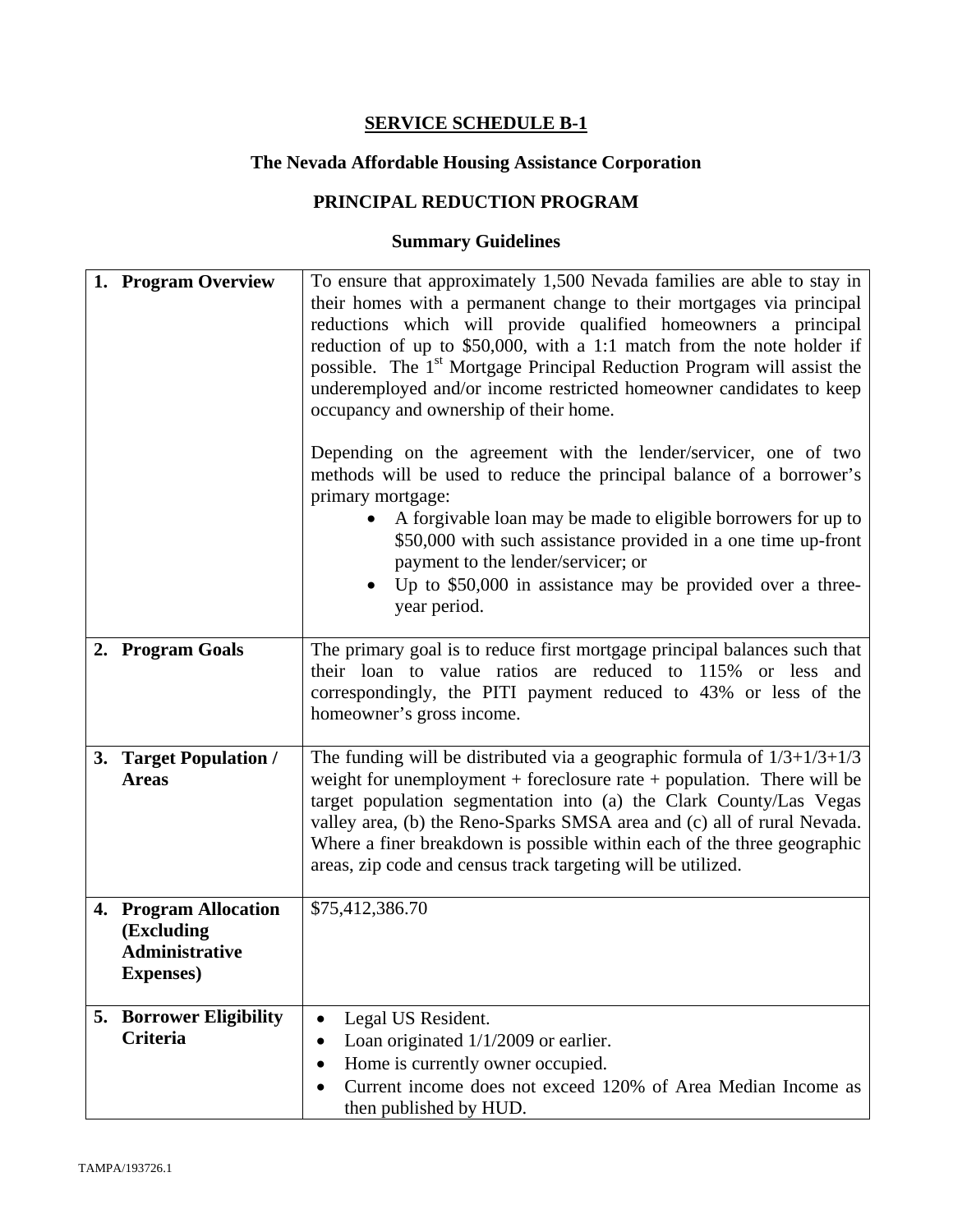|                                                   | Borrower must be facing imminent default. Delinquency based on a<br>financial hardship due to circumstances beyond the homeowner's<br>control (no contrived defaults allowed). Borrower will be required<br>to provide a financial Hardship Affidavit attesting to their inability<br>to make mortgage payments. Eligible hardships to include but not<br>limited to the following:<br>Underemployment.<br>$\bullet$<br>Illness, disability or death of wage earner in family in<br>possession.<br>Divorce or legal separation.                                                                                                                                                                                                                                                                                                                                                                                   |
|---------------------------------------------------|-------------------------------------------------------------------------------------------------------------------------------------------------------------------------------------------------------------------------------------------------------------------------------------------------------------------------------------------------------------------------------------------------------------------------------------------------------------------------------------------------------------------------------------------------------------------------------------------------------------------------------------------------------------------------------------------------------------------------------------------------------------------------------------------------------------------------------------------------------------------------------------------------------------------|
|                                                   | Eligibility criteria will be analyzed either on-line by the borrower's visit<br>to the web site and using the 'screening tool,' directly at the intake portal<br>of the contract agents (foreclosure mitigation and mediation agencies) or<br>by the designated call center. If applicants meet screening criteria,<br>application packages will be assembled and forwarded onto the NAHAC<br>underwriters who will do the full verifications/confirmation and begin<br>the relationship with the participating banks/lenders/servicers to work<br>through the calculation of aid levels.                                                                                                                                                                                                                                                                                                                         |
|                                                   | Funding will be provided on a first come-first-served basis within each<br>geographical zone. Daily monitoring of funding commitments/pipelines<br>by zone will allow sufficient trend evidence to allow for sufficient lead<br>time to 'cut-off' further funding commitments that might exceed<br>available resources.                                                                                                                                                                                                                                                                                                                                                                                                                                                                                                                                                                                           |
| 6. Property / Loan<br><b>Eligibility Criteria</b> | Owner occupied.<br>$\bullet$<br>Must have only one existing mortgage.<br>$\bullet$<br>Principal balance must not exceed 115% based upon valuation<br>$\bullet$<br>obtained by NAHAC or the Servicer following principal balance<br>reduction. The PITI cannot exceed 43%.<br>Current mortgage cannot be secured by one of the following entities<br>FHA/VA, Fannie Mae, Freddie Mac if the existing loan qualifies for<br>one of those entities existing programs (direct lender program option<br>must be exhausted first).<br>Servicers will be encouraged to modify mortgages to a fixed rate 30<br>year or longer mortgage.<br>The higher Targeted Area Mortgage limit calculation will be utilized<br>(115% of area median). Thus, per the HUD Procedure, the current<br>maximum mortgage limits would be:<br><b>Clark County: \$427,184</b><br>Reno/Sparks SMSA: \$431,189<br>Rural Nevada Areas: \$347,087 |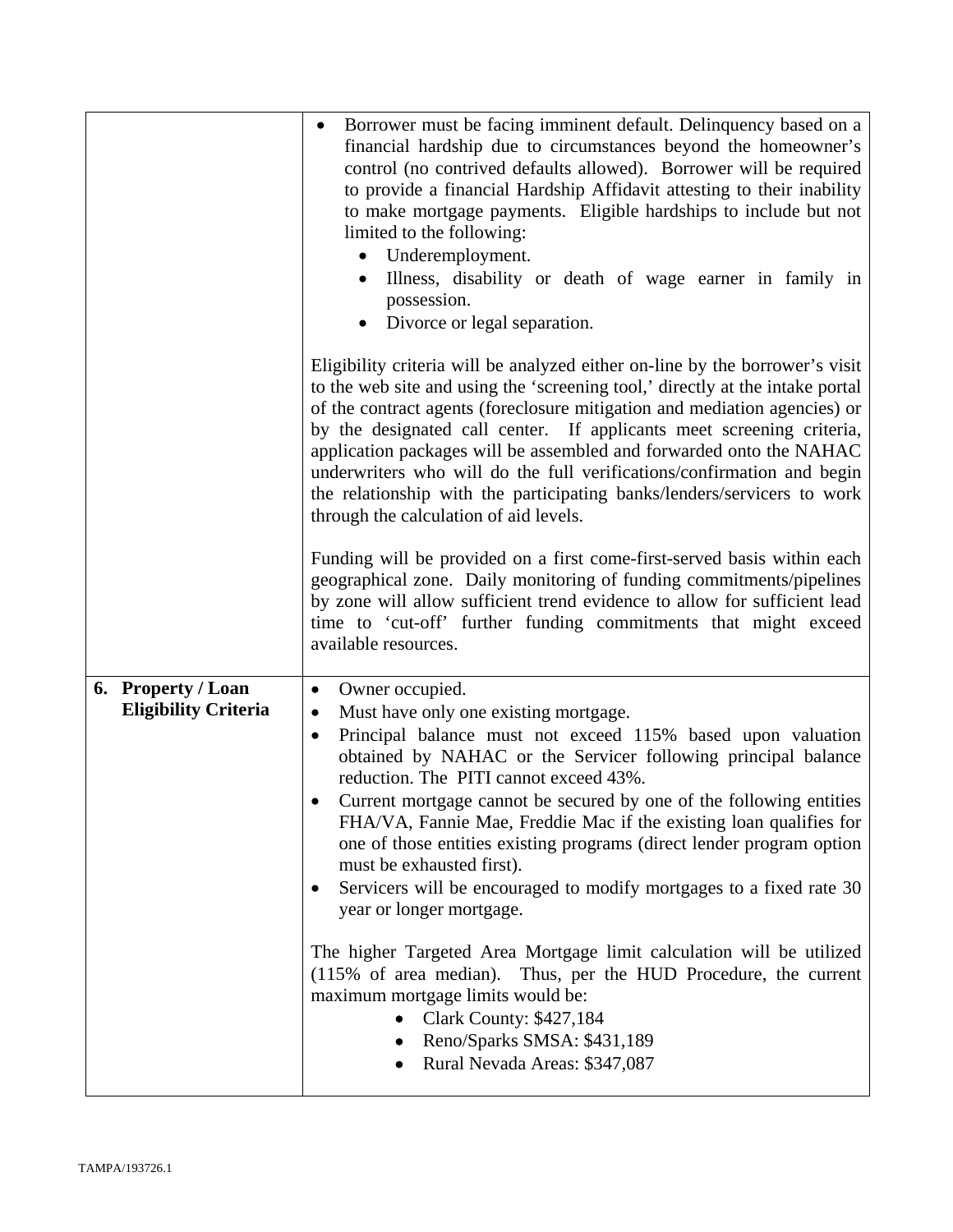| 7. Program Exclusions                | Having failed a HAMP loan trial period by voluntary non-<br>$\bullet$                                                                                                                                                                                                                                                                                                                                                                                                                                                                                                                                                                                                                                                                                                                                                                                                                                                                                                                                                                                                                                                                                                                                                                                                                |
|--------------------------------------|--------------------------------------------------------------------------------------------------------------------------------------------------------------------------------------------------------------------------------------------------------------------------------------------------------------------------------------------------------------------------------------------------------------------------------------------------------------------------------------------------------------------------------------------------------------------------------------------------------------------------------------------------------------------------------------------------------------------------------------------------------------------------------------------------------------------------------------------------------------------------------------------------------------------------------------------------------------------------------------------------------------------------------------------------------------------------------------------------------------------------------------------------------------------------------------------------------------------------------------------------------------------------------------|
|                                      | compliance, as determined by Eligible Entity.<br>Borrower owns other real property.<br>$\bullet$                                                                                                                                                                                                                                                                                                                                                                                                                                                                                                                                                                                                                                                                                                                                                                                                                                                                                                                                                                                                                                                                                                                                                                                     |
|                                      |                                                                                                                                                                                                                                                                                                                                                                                                                                                                                                                                                                                                                                                                                                                                                                                                                                                                                                                                                                                                                                                                                                                                                                                                                                                                                      |
| 8. Structure of                      | Depending on the agreement with the lender/servicer, the structure of                                                                                                                                                                                                                                                                                                                                                                                                                                                                                                                                                                                                                                                                                                                                                                                                                                                                                                                                                                                                                                                                                                                                                                                                                |
| <b>Assistance</b>                    | assistance may be provided in one of two ways:                                                                                                                                                                                                                                                                                                                                                                                                                                                                                                                                                                                                                                                                                                                                                                                                                                                                                                                                                                                                                                                                                                                                                                                                                                       |
|                                      | Assistance may be structured as a forgivable loan in favor of<br>the Eligible Entity secured by a junior lien recorded against<br>the property. Borrowers who follow through and earn the<br>loan forgiveness will not be required to repay their principal<br>The loan has a term of 5 years and is<br>reduction loans.<br>forgiven at a rate of 20% per year with full forgiveness at the<br>end of year 5. If the borrower sells the property before the<br>forgiveness period expires; all net sale proceeds up to the full<br>principal balance outstanding and not yet forgiven will be due<br>and payable to NAHAC. All funds returned to NAHAC may<br>be recycled until December 31, 2017; thereafter they will be<br>returned to Treasury.<br>Assistance may be provided in equal installments over a three<br>year period, at months 13, 25 and 37, provided the<br>homeowner remains in the home and continues to make<br>current mortgage payments. This structure will not require a<br>loan in favor of the Eligible Entity.<br>In the event that the program recipient subsequently participates in the<br>NAHAC's Short Sale Acceleration Program, then the lien recorded as a<br>result of participation in the Principal Reduction Program may be<br>extinguished. |
| 9. Per Household                     | The maximum amount receivable by a qualified borrower is \$50,000                                                                                                                                                                                                                                                                                                                                                                                                                                                                                                                                                                                                                                                                                                                                                                                                                                                                                                                                                                                                                                                                                                                                                                                                                    |
| <b>Assistance</b><br>10. Duration of | assuming a \$1 for \$1 match is occurring from the lenders/servicers or<br>GSEs. The median amount is expected to be close to the maximum<br>(skewed right poisson distribution) amount. It is possible that there<br>could be a bimodal distribution. Thus, if there are numerous HAMP fails<br>of under \$10,000 that this level of assistance or less represents a large<br>(disproportionate) share of the distribution of aid in the principal<br>reduction program. Therefore, in this scenario there will be a large<br>portion under \$10,000 and a large portion of applicants at the full<br>\$50,000 level and very few in between.<br>Depending on the agreement with the servicer/lender, program funds will                                                                                                                                                                                                                                                                                                                                                                                                                                                                                                                                                            |
| <b>Assistance</b>                    | either be distributed as a one time payment or in three separate<br>installments over a three year period.                                                                                                                                                                                                                                                                                                                                                                                                                                                                                                                                                                                                                                                                                                                                                                                                                                                                                                                                                                                                                                                                                                                                                                           |
| 11. Estimated Number of              | Assuming a \$1 for \$1 level of matching principal reduction assistance is                                                                                                                                                                                                                                                                                                                                                                                                                                                                                                                                                                                                                                                                                                                                                                                                                                                                                                                                                                                                                                                                                                                                                                                                           |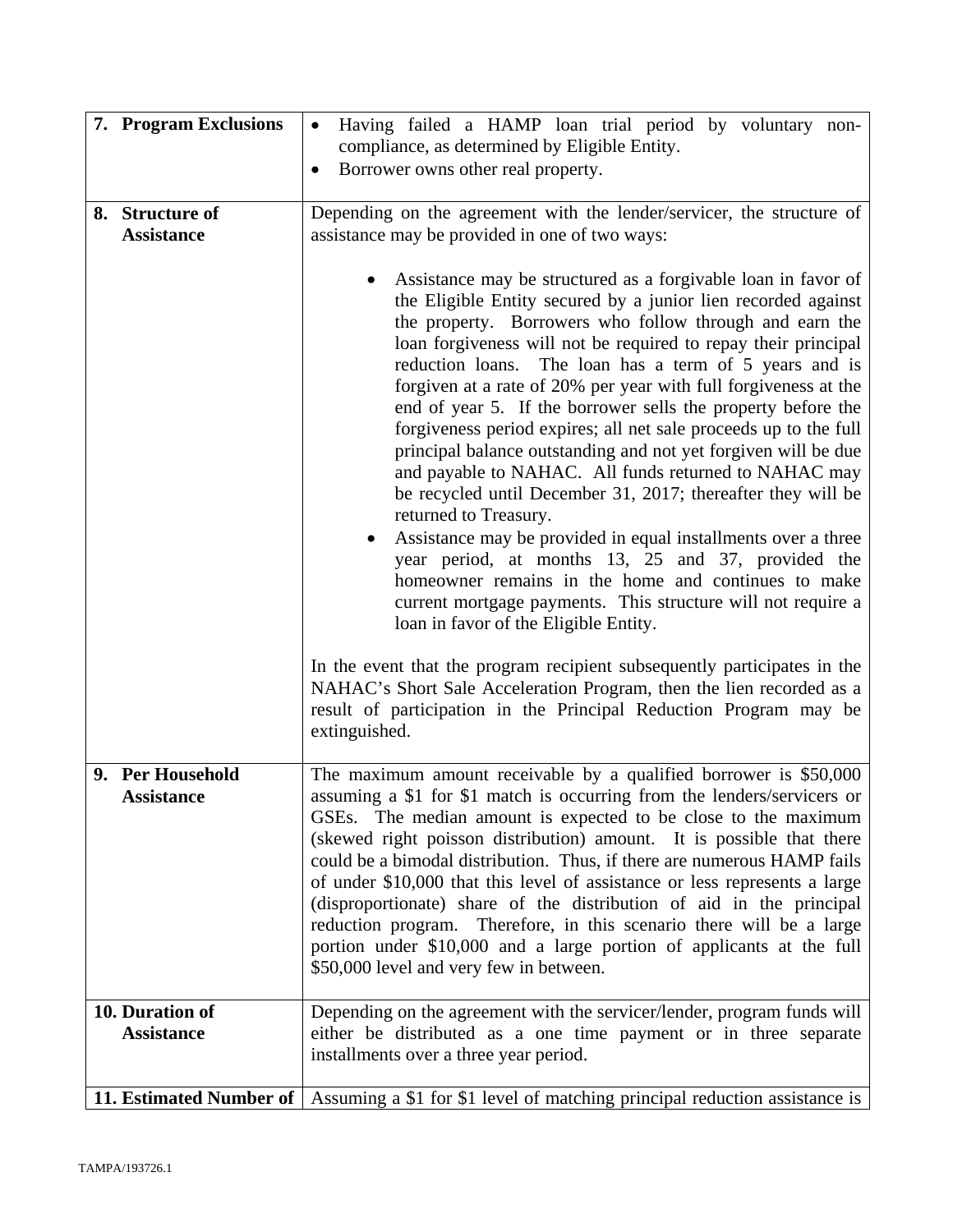| Participating<br><b>Households</b>                                      | achieved in conjunction with the loan servicers, approximately 1,008<br>households could be assisted under this Program. Should there be the bi-<br>model distribution (as referenced in #9 above) the number of households<br>assisted could exceed 2,500.                                                                                                                                                                                                                                                                                                                                                                                                                                                                                                                                                                     |
|-------------------------------------------------------------------------|---------------------------------------------------------------------------------------------------------------------------------------------------------------------------------------------------------------------------------------------------------------------------------------------------------------------------------------------------------------------------------------------------------------------------------------------------------------------------------------------------------------------------------------------------------------------------------------------------------------------------------------------------------------------------------------------------------------------------------------------------------------------------------------------------------------------------------|
| 12. Program Inception /<br><b>Duration</b>                              | The program began on March 1, 2010. This Program could last up to 48<br>months.                                                                                                                                                                                                                                                                                                                                                                                                                                                                                                                                                                                                                                                                                                                                                 |
| 13. Program<br>Interactions with<br><b>Other HFA</b><br><b>Programs</b> | The $1st$ mortgage principal reduction program is aimed at the<br>underemployed population of income qualified/limited home owners, not<br>the unemployed. Thus, it is possible that a homeowner could receive a<br>1 <sup>st</sup> mortgage principal reduction through this Program and then<br>subsequently lose their job and eventually need a short-sale assistance<br>program through another NAHAC HHF Program.<br>It is also quite possible that a homeowner may receive a $2nd$ lien<br>reduction and subsequently qualify for either a HAMP modification in<br>need of supplementation or a regular 1 <sup>st</sup> mortgage principal reduction                                                                                                                                                                     |
| 14. Program<br><b>Interactions with</b><br><b>HAMP</b>                  | program.<br>NAHAC expects an active interface with the HAMP program. During<br>the 'in-take' process, the applicants will be screened for HAMP<br>eligibility and where it is indicated that a borrower would be eligible,<br>they will channeled into a HAMP loan modification. Where there is a<br>HAMP failure of $\leq$ \$10,000 or less, then this program element will be<br>accessed to accommodate the HAMP 'pass'. Additionally, if someone<br>does not qualify for a HAMP or has a 'fails' $\ge$ =\$10,000 then the<br>applicant will be directed into the regular HAFA program. If the<br>applicant needed added HAFA type of assistance, then NAHAC's Short-<br>Sale program will be utilized.                                                                                                                      |
| 15. Program Leverage<br>with Other Financial<br><b>Resources</b>        | Nevada will endeavor to get applicable servicer/lenders to match on a \$1<br>for \$1 basis. This programmatic goal will form the basis of all servicer<br>agreements if possible. However, if the servicer/lender is unable to agree<br>to a \$1 for \$1 arrangement, a lesser match may be acceptable. In the<br>event of a less than \$1 to \$1 match then the structure of assistance must<br>be in the form of a loan as described in the first bullet under section 8<br>above. The matching funds will be provided at closing, or over a three<br>year period depending on the agreement with the lender/servicer.<br>Nevada will also request that the loan servicer waive certain fees like late<br>charges, delinquency fee and penalties and recast the principal reduced<br>loan and participate in its recordation. |
| 16. Qualify as an<br>Unemployment<br>Program                            | $\Box$ Yes<br>$\boxtimes$ No                                                                                                                                                                                                                                                                                                                                                                                                                                                                                                                                                                                                                                                                                                                                                                                                    |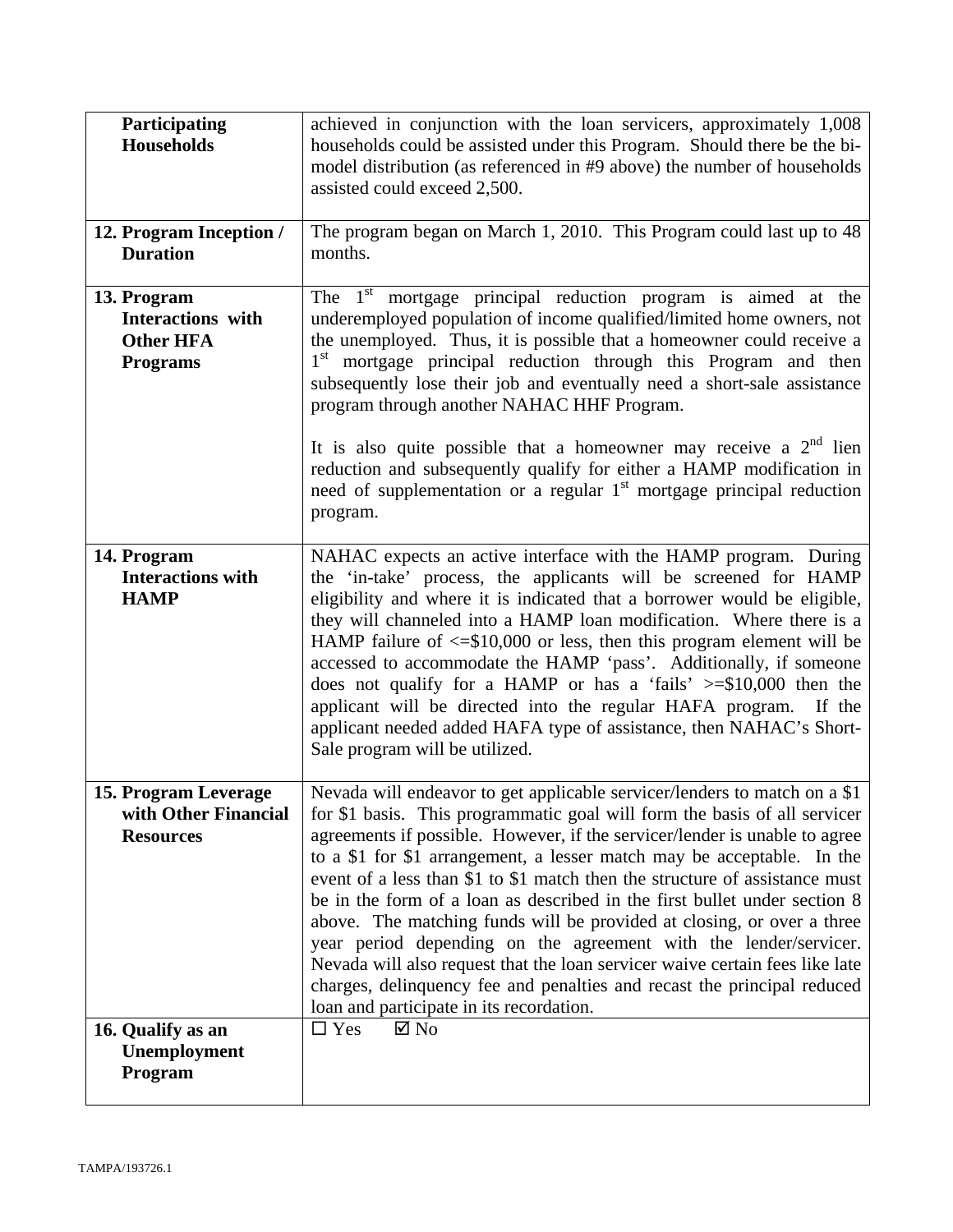# **The Nevada Affordable Housing Assistance Corporation**

# **SECOND MORTGAGE REDUCTION PLAN**

| 1. Program Overview<br>2. Program Goals                                           | The Second Mortgage Reduction Plan is aimed at assisting borrowers<br>who have a second lien interfering with either a short-sale, refinance or<br>modification of the first mortgage. The expected applicant pool is<br>believed to be both unemployed and underemployed families.<br>The expected outcome of this program is to assist up to $2,200$ families<br>remove the impediment of a second lien on their property such that                                                                                                                                                                                                                                                                                                               |
|-----------------------------------------------------------------------------------|-----------------------------------------------------------------------------------------------------------------------------------------------------------------------------------------------------------------------------------------------------------------------------------------------------------------------------------------------------------------------------------------------------------------------------------------------------------------------------------------------------------------------------------------------------------------------------------------------------------------------------------------------------------------------------------------------------------------------------------------------------|
|                                                                                   | either a short sale, refinancing or first mortgage modification can be<br>carried out and thus prevent a foreclosure.                                                                                                                                                                                                                                                                                                                                                                                                                                                                                                                                                                                                                               |
| 3. Target Population /<br><b>Areas</b>                                            | The funding will be distributed via a geographic formula of $1/3+1/3+1/3$<br>weight for unemployment $+$ foreclosure rate $+$ population. There will<br>be target population segmentation into (a) the Clark County/Las Vegas<br>valley area, (b) the Reno-Sparks SMSA area and (c) all of rural Nevada.<br>Where a finer breakdown is possible within each of the three geographic<br>areas, zip code and census track targeting will be utilized.                                                                                                                                                                                                                                                                                                 |
| 4. Program Allocation<br>(Excluding<br><b>Administrative</b><br><b>Expenses</b> ) | \$36,552,962.00                                                                                                                                                                                                                                                                                                                                                                                                                                                                                                                                                                                                                                                                                                                                     |
| <b>5. Borrower Eligibility</b><br><b>Criteria</b>                                 | Legal US Resident.<br>$\bullet$<br>Loan originated $1/1/2009$ or earlier.<br>Home is currently owner occupied.<br>٠<br>Current income does not exceed 120% of Area Median Income as<br>then published by HUD.<br>Borrower must be facing imminent default.<br>$\bullet$<br>Delinquency based on a financial hardship due to circumstances<br>beyond the homeowner's control (no contrived defaults allowed).<br>Borrower will be required to provide a financial Hardship Affidavit<br>attesting to their inability to make mortgage payments.<br>Eligible<br>hardships to include but not limited to the following:<br>Underemployment.<br>Illness, disability or death of wage earner in family in<br>possession.<br>Divorce or legal separation. |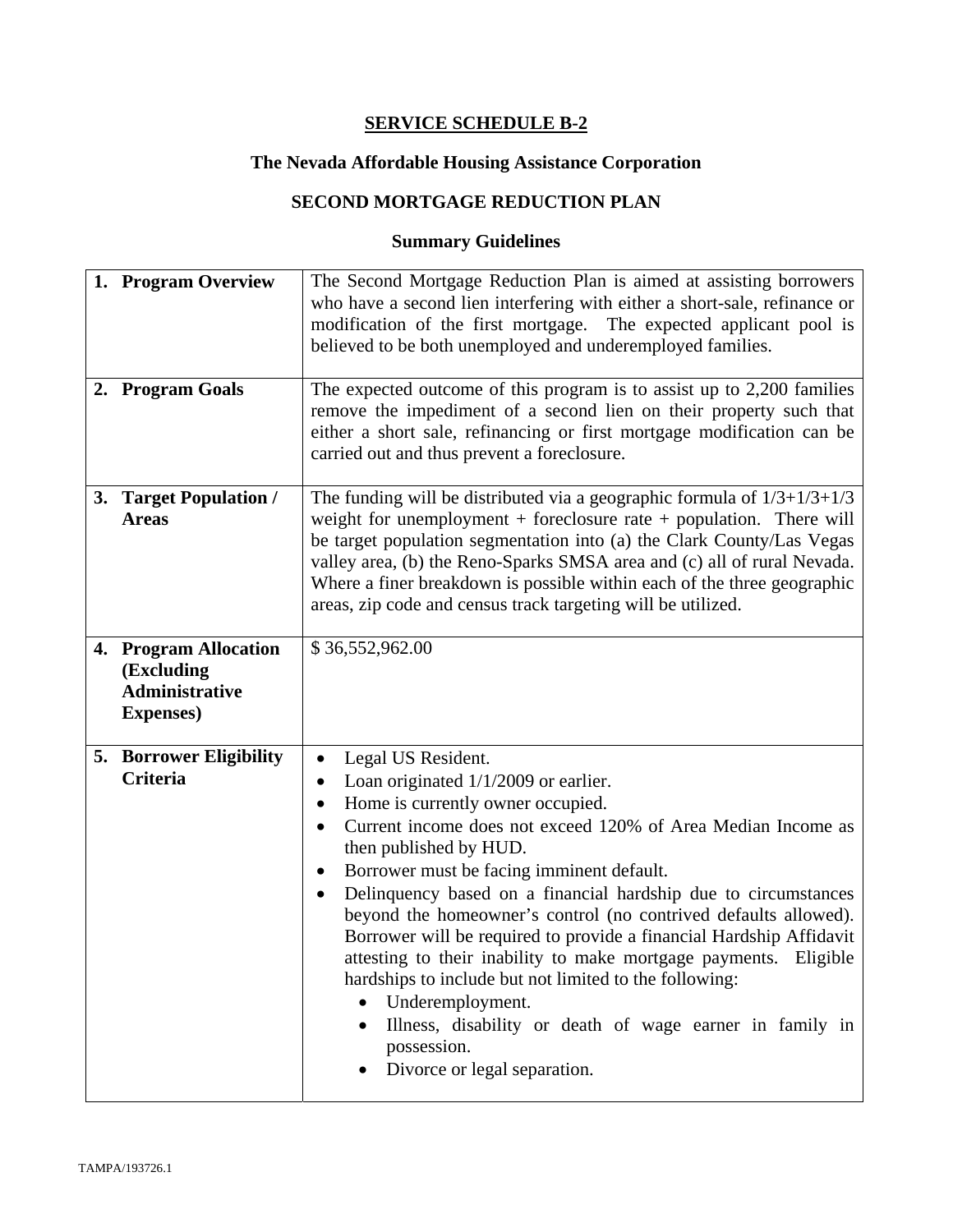|                                                   | Eligibility criteria will be analyzed either on-line by the borrower's visit<br>to the web site and using the 'screening tool,' directly at the intake<br>portal of the contract agents (foreclosure mitigation and mediation<br>agencies) or by the designated call center. If applicants meet screening<br>criteria, application packages will be assembled and forwarded onto the<br>NAHAC underwriters who will do the full verifications/confirmation<br>and begin the relationship with the participating banks/lenders/servicers<br>to work through the calculation of aid levels.<br>Funding will be provided on a first come-first-served basis within each<br>geographical zone. Daily monitoring of funding commitments/pipelines<br>by zone will allow sufficient trend evidence to allow for sufficient lead<br>time to 'cut-off' further funding commitments what might exceed<br>available resources.                                                                                                                                                                              |
|---------------------------------------------------|---------------------------------------------------------------------------------------------------------------------------------------------------------------------------------------------------------------------------------------------------------------------------------------------------------------------------------------------------------------------------------------------------------------------------------------------------------------------------------------------------------------------------------------------------------------------------------------------------------------------------------------------------------------------------------------------------------------------------------------------------------------------------------------------------------------------------------------------------------------------------------------------------------------------------------------------------------------------------------------------------------------------------------------------------------------------------------------------------|
| 6. Property / Loan<br><b>Eligibility Criteria</b> | Owner occupied.<br>$\bullet$<br>Should have only one existing mortgage and a $2nd$ lien. In<br>$\bullet$<br>circumstances where there exists a $3rd$ lien strictly associated with a<br>governmental or non-profit sponsored 'down payment assistance<br>program' the $3rd$ lien relief will also be accepted for assistance<br>under this program.<br>The PITI cannot exceed $38-43\%$ following the removal of the $2nd$<br>$\bullet$<br>lien.<br>All $2nd$ liens obtaining relief through this program element will have<br>an accompanying lien release and waiver of deficiency judgment<br>rights.<br>The maximum $2nd$ lien size eligible for relief under this program<br>$\bullet$<br>element must be equal to or less than \$41,250 unless the lien holder<br>agrees to write down a greater balance. The higher Targeted Area<br>Mortgage limit calculation will be utilized (115% of area median).<br>Thus, per the HUD Procedure, the current maximum mortgage<br>limits would be:<br><b>Clark County: \$427,184</b><br>Reno/Sparks SMSA: \$431,189<br>Rural Nevada Areas: \$347,087 |
| 7. Program Exclusions                             | If a second lien exceeds the program limit of \$41,250 (unless the<br>$\bullet$<br>lien holder agrees to write down a greater balance) or a program<br>contribution of $\geq$ \$16,500 is needed then the borrower would be<br>ineligible.<br>Borrower owns other real property.                                                                                                                                                                                                                                                                                                                                                                                                                                                                                                                                                                                                                                                                                                                                                                                                                  |
| <b>Structure of</b><br>8.<br><b>Assistance</b>    | Assistance will be structured as a forgivable loan in favor of the Eligible<br>Entity secured by a junior lien recorded against the property. Borrowers<br>who follow through and earn the loan forgiveness will not be required to<br>repay their principal reduction loans. The loan has a term of 5 years and                                                                                                                                                                                                                                                                                                                                                                                                                                                                                                                                                                                                                                                                                                                                                                                  |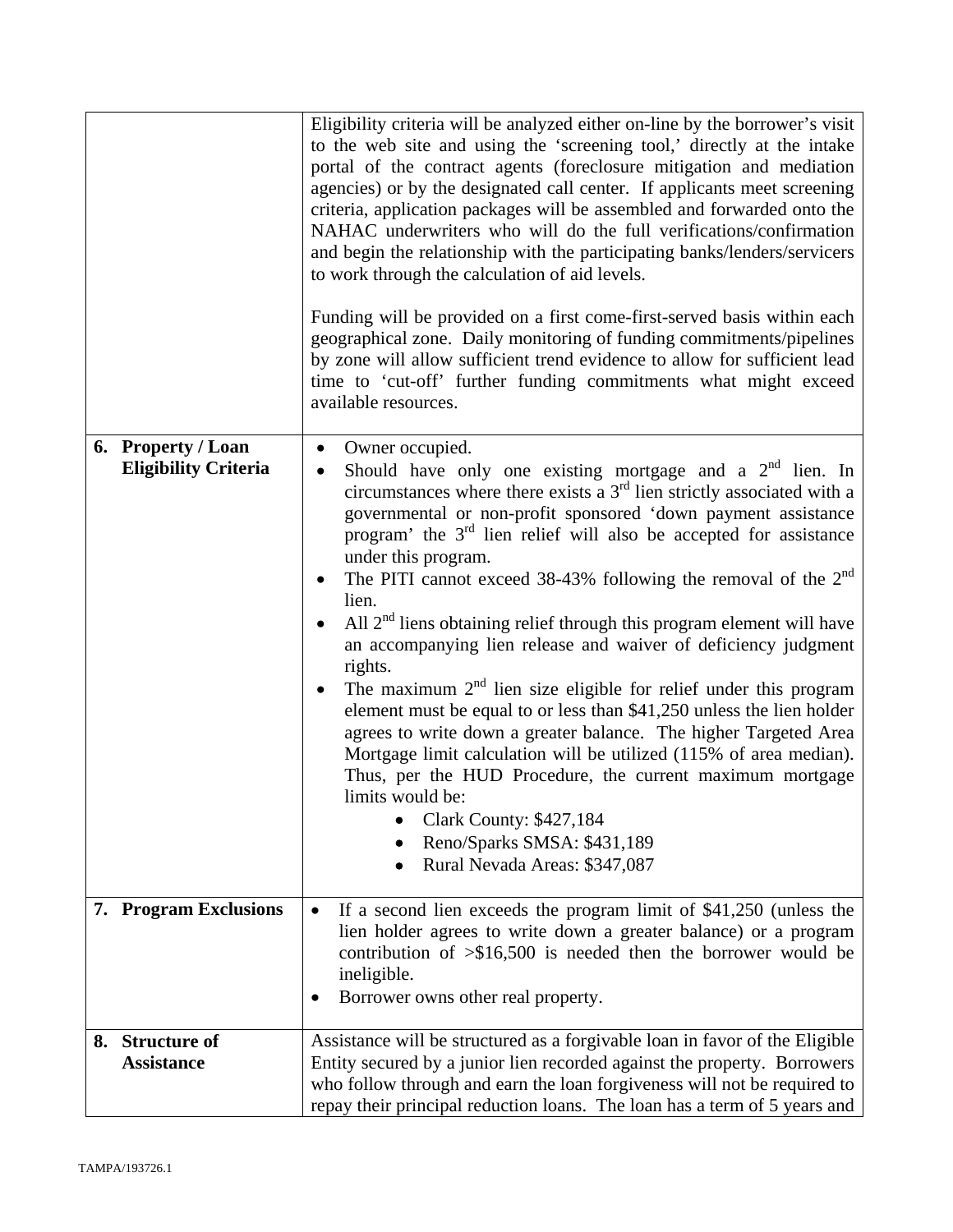|                                                                                | is forgiven at a rate of 20% per year with full forgiveness at the end of<br>year 5. If the borrower sells the property before the forgiveness period<br>expires; all net sale proceeds up to the full principal balance outstanding<br>and not yet forgiven will be due and payable to NAHAC. All funds<br>returned to NAHAC may be recycled until December 31, 2017;<br>thereafter they will be returned to Treasury.<br>In the event a program recipient subsequently participates in the<br>NAHAC's Short Sale Acceleration Program, the lien recorded as a<br>result of participation in the Second Mortgage Reduction Plan program                                                                                 |
|--------------------------------------------------------------------------------|--------------------------------------------------------------------------------------------------------------------------------------------------------------------------------------------------------------------------------------------------------------------------------------------------------------------------------------------------------------------------------------------------------------------------------------------------------------------------------------------------------------------------------------------------------------------------------------------------------------------------------------------------------------------------------------------------------------------------|
|                                                                                | may be extinguished.                                                                                                                                                                                                                                                                                                                                                                                                                                                                                                                                                                                                                                                                                                     |
| 9. Per Household<br><b>Assistance</b>                                          | The maximum amount of $2nd$ mortgage lien relief from the program will<br>be \$16,500 toward removal of liens whose value is $\leq$ \$41,250.<br>Servicers will be allowed to write down second liens above the \$41,250<br>but the Hardest Hit Fund assistance is limited to the \$16,500 per<br>dwelling.                                                                                                                                                                                                                                                                                                                                                                                                              |
| 10. Duration of<br><b>Assistance</b>                                           | The $2nd$ lien elimination program will be a one time payment program.                                                                                                                                                                                                                                                                                                                                                                                                                                                                                                                                                                                                                                                   |
| 11. Estimated Number of<br>Participating<br><b>Households</b>                  | It is estimated that up to 2,200 applicants/families could receive $2nd$ lien<br>relief under this program. If the level of lender participation exceeds<br>60% versus the program's 40% or the average program funding level<br>averages less than the maximum of \$16,500 in necessary funding to<br>create the $2nd$ lien relief, then there could be an increase in the number<br>of borrowers assisted.                                                                                                                                                                                                                                                                                                             |
| 12. Program Inception /<br><b>Duration</b>                                     | The Second Mortgage Reduction Plan program began March 1, 2010<br>and could last up to 48 months.                                                                                                                                                                                                                                                                                                                                                                                                                                                                                                                                                                                                                        |
| 13. Program<br><b>Interactions</b> with<br><b>Other HFA</b><br><b>Programs</b> | None.                                                                                                                                                                                                                                                                                                                                                                                                                                                                                                                                                                                                                                                                                                                    |
| 14. Program<br><b>Interactions with</b><br><b>HAMP</b>                         | The program will have an active interface with the HAMP program.<br>During the 'in-take' process with the foreclosure mitigation/mediation<br>agencies, the applicants will be screened for HAMP eligibility and<br>where it is indicated that a borrower would be eligible, they will<br>channeled into a HAMP loan modification. If the applicant needs $2nd$<br>lien relief in order to effectuate a HAMP or 1 <sup>st</sup> mortgage principal<br>reduction program process then the 2 <sup>nd</sup> lien relief element will be<br>utilized. NAHAC wishes to supplement and complement the federal<br>programs and where needed to create added funds flow to ensure long<br>term solutions to the borrower's need. |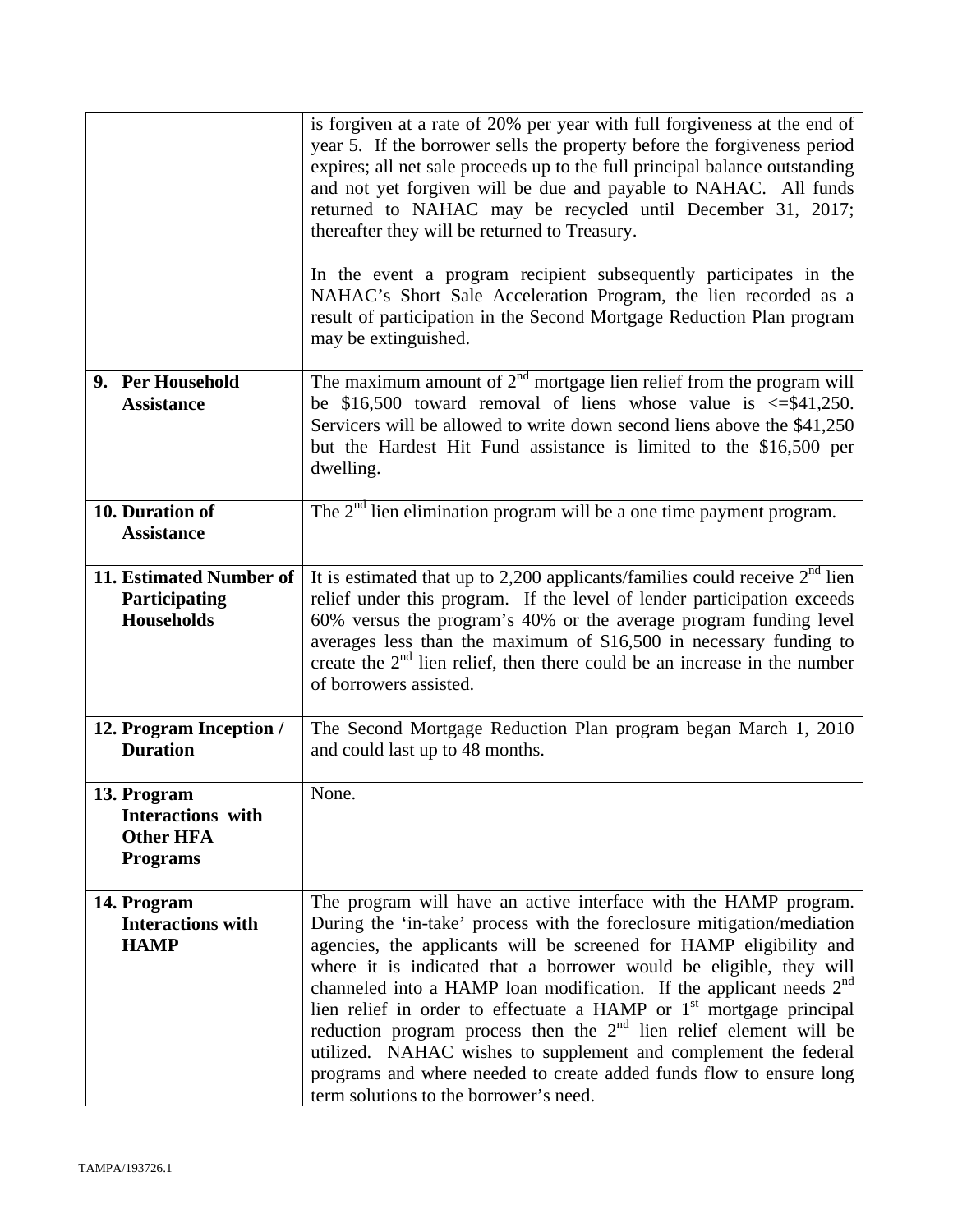| 15. Program Leverage | The basis of the $2nd$ lien relief program is to 'free up' the first mortgage                                                                                                                                                                                                                              |  |
|----------------------|------------------------------------------------------------------------------------------------------------------------------------------------------------------------------------------------------------------------------------------------------------------------------------------------------------|--|
| with Other Financial | note holder to complete the necessary modification or refinance to keep                                                                                                                                                                                                                                    |  |
| <b>Resources</b>     | the borrower current and in their home. In order to leverage the $2nd$ lien                                                                                                                                                                                                                                |  |
|                      | relief funds, the program requires participating lenders to contribute a<br>minimum of \$0.60 for each \$0.40 contributed by this program except in<br>the event the $2^{nd}$ or $3^{rd}$ lien is held by a downpayment assistance<br>program provider, in which event no matching funds will be required. |  |
|                      |                                                                                                                                                                                                                                                                                                            |  |
| 16. Qualify as an    | $\boxtimes$ No<br>$\Box$ Yes                                                                                                                                                                                                                                                                               |  |
| Unemployment         |                                                                                                                                                                                                                                                                                                            |  |
| Program              |                                                                                                                                                                                                                                                                                                            |  |
|                      |                                                                                                                                                                                                                                                                                                            |  |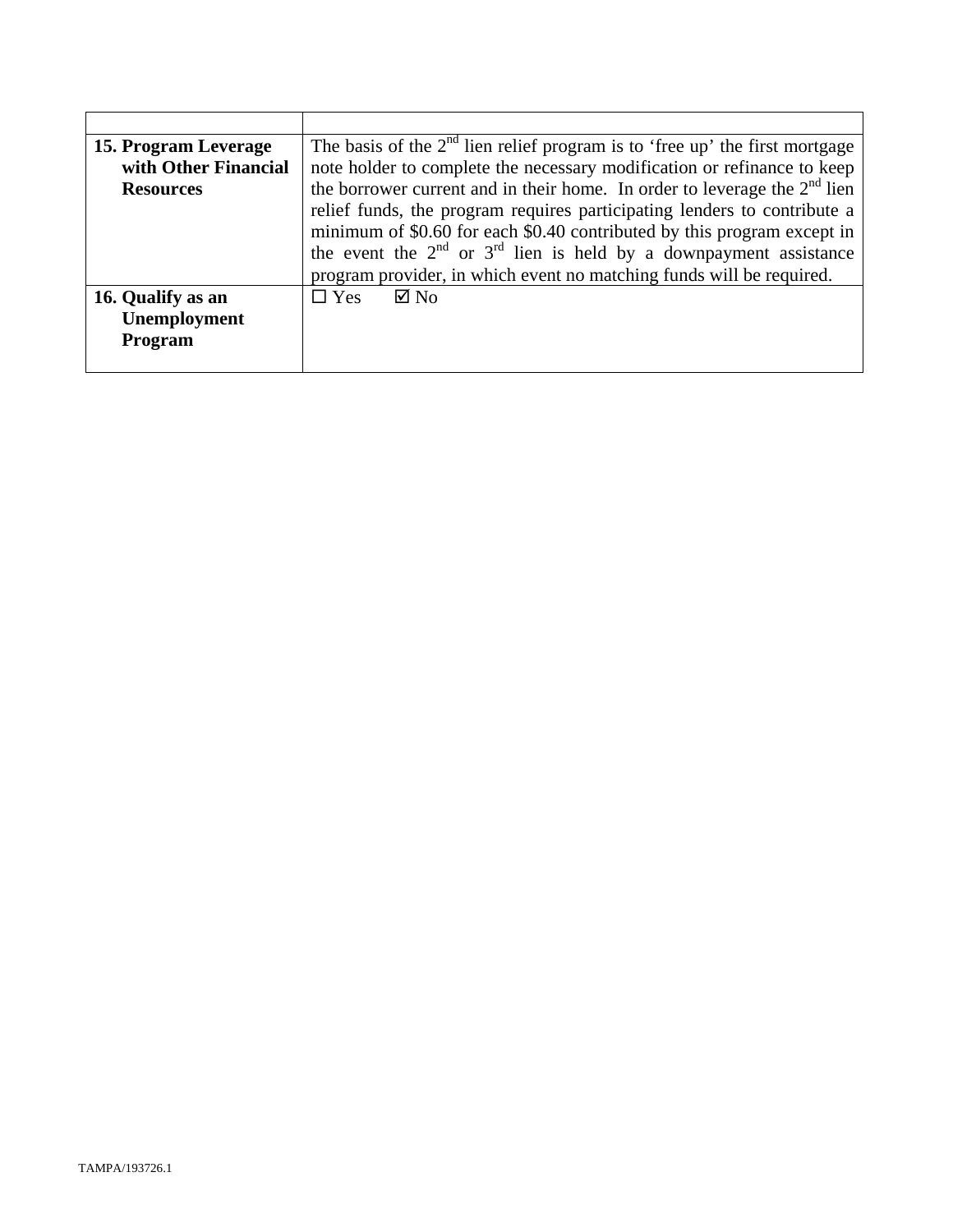# **The Nevada Affordable Housing Assistance Corporation**

# **SHORT-SALE ACCELERATION PROGRAM**

| 1. Program Overview<br>2. Program Goals                                           | The Short-Sale Acceleration Program is aimed at assisting borrowers<br>who are beginning or need to initiate the short-sale process to relieve<br>themselves of the mortgage burdens that they cannot sustain—even with<br>a material loan principal reduction.<br>It is expected that at an \$8,025 level of average funding per family                                                                     |
|-----------------------------------------------------------------------------------|--------------------------------------------------------------------------------------------------------------------------------------------------------------------------------------------------------------------------------------------------------------------------------------------------------------------------------------------------------------------------------------------------------------|
|                                                                                   | assisted up to 1,371 families facing imminent foreclosure threat, will<br>have the burden of their home mortgage eliminated and the threats of a<br>default judgment removed.                                                                                                                                                                                                                                |
| 3. Target Population /<br><b>Areas</b>                                            | Those Nevadans that are facing imminent threat of foreclosure.                                                                                                                                                                                                                                                                                                                                               |
| 4. Program Allocation<br>(Excluding<br><b>Administrative</b><br><b>Expenses</b> ) | \$6,175,464.30                                                                                                                                                                                                                                                                                                                                                                                               |
| <b>5. Borrower Eligibility</b><br><b>Criteria</b>                                 | Legal US Resident.<br>$\bullet$<br>Loan originated $1/1/2009$ or earlier.<br>$\bullet$<br>Home is currently owner occupied.<br>Borrower must have short-sale approval in place with lender.<br>Borrower must have home listed for sale and listing agreement.<br>Borrower will be required to provide a financial Hardship Affidavit<br>$\bullet$<br>attesting to their inability to make mortgage payments. |
| 6. Property / Loan<br><b>Eligibility Criteria</b>                                 | Must have only one existing mortgage unless eligible to participate<br>$\bullet$<br>in NAHAC's Second Mortgage Reduction Plan.<br>Borrower/family must be committed to living in a Nevada rental<br>$\bullet$<br>property (Single or Multi-Family) and execute a 6 month or longer<br>lease at the close of the home sale transaction.                                                                       |
| 7. Program Exclusions                                                             | Borrowers completing a short-sale but unwilling/unable to stay in<br>$\bullet$<br>Nevada due to job opportunities elsewhere.<br>Borrower owns other real property.<br>$\bullet$                                                                                                                                                                                                                              |
| 8. Structure of                                                                   | This program is direct assistance through direct payment to vendors at<br>closing of the escrow, or immediately post short-sale closing. The                                                                                                                                                                                                                                                                 |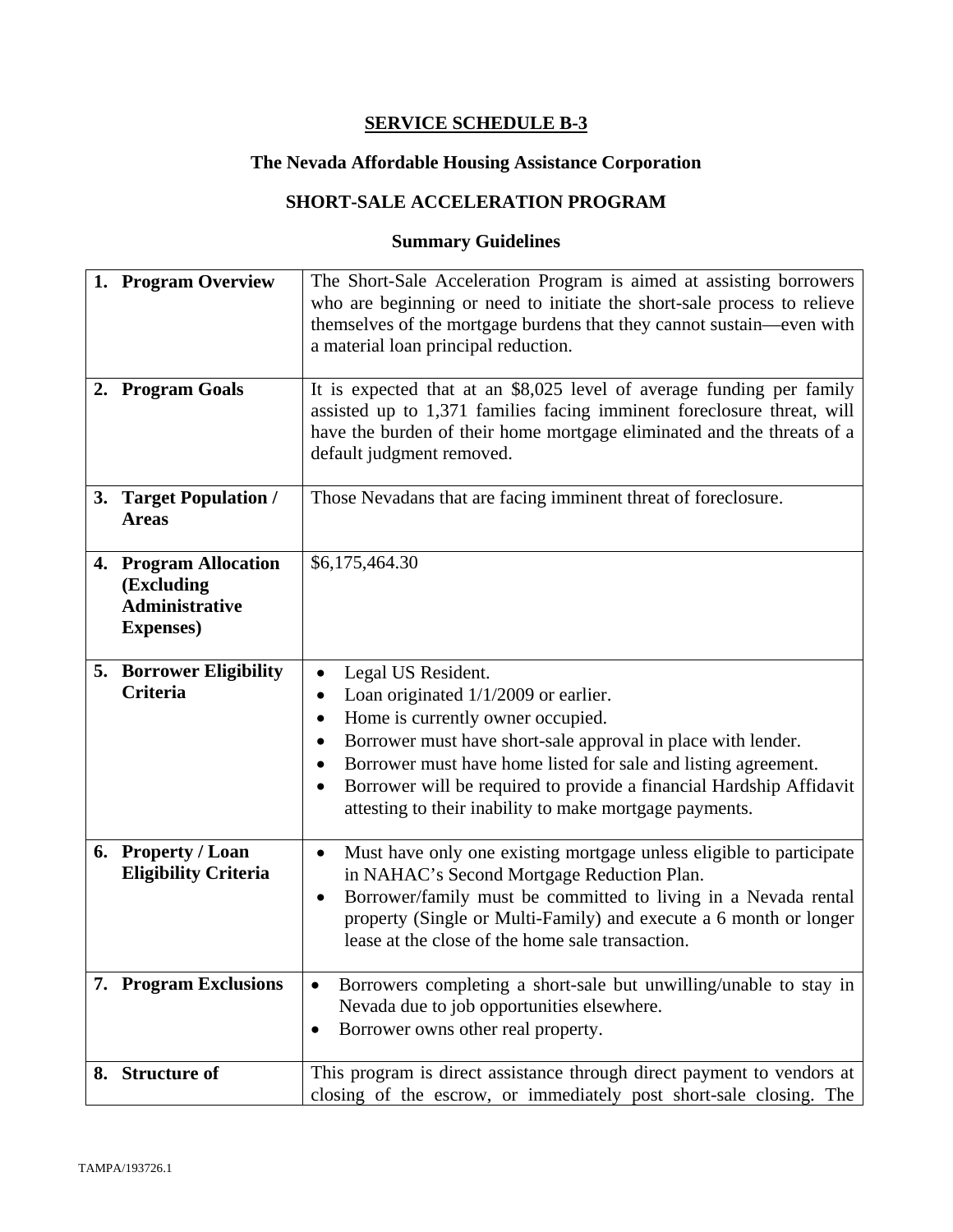| <b>Assistance</b>                                                       | payments will not be structured as a loan.                                                                                                                                                                                                                                                                                                                                                                                                                                       |
|-------------------------------------------------------------------------|----------------------------------------------------------------------------------------------------------------------------------------------------------------------------------------------------------------------------------------------------------------------------------------------------------------------------------------------------------------------------------------------------------------------------------------------------------------------------------|
| 9. Per Household<br><b>Assistance</b>                                   | The maximum is \$8,025 paid out to a qualified family in this short sale<br>program.                                                                                                                                                                                                                                                                                                                                                                                             |
| 10. Duration of<br><b>Assistance</b>                                    | Assistance will be a one time set of payments.                                                                                                                                                                                                                                                                                                                                                                                                                                   |
| 11. Estimated Number of<br>Participating<br><b>Households</b>           | The Business Plan calls for this program element to assist up to 1,371<br>families complete their home abandonment/ownership through a short<br>sale and matriculate to a rental property somewhere else in Nevada.                                                                                                                                                                                                                                                              |
| 12. Program Inception /<br><b>Duration</b>                              | The Short Sale Acceleration Program began March 1, 2010 and could<br>last up to 48 months.                                                                                                                                                                                                                                                                                                                                                                                       |
| 13. Program<br>Interactions with<br><b>Other HFA</b><br><b>Programs</b> | To the fullest extent possible, absent specific federal program<br>prohibitions/limitations, the Short-Sale Acceleration Program element<br>will build on or utilize the H.A.F.A. program in parallel. If it is possible<br>to utilize both the federal H.A.F.A. program funds underneath the Short-<br>Sale Acceleration Program funds, then the number of possible<br>candidates assisted through the painful short-sale process would<br>increase beyond the projected 1,371. |
| 14. Program<br><b>Interactions with</b><br><b>HAMP</b>                  | The candidates for the Short-Sale Acceleration program will have been<br>through a HAMP or similar private bank or GSE loan modification<br>process and 'failed' by a sufficiently material level to not even qualify<br>for NAHAC's 1 <sup>st</sup> mortgage Principal Reduction Program. Thus, the<br>data/processes will show factually that the only realistic result for the<br>borrower is the short-sale.                                                                 |
| 15. Program Leverage<br>with Other Financial<br><b>Resources</b>        | In the event the short sale program recipient has incurred a lien as a<br>result of earlier participation in NAHAC's Principal Reduction, Second<br>Mortgage Reduction Plan or Mortgage Assistance Program, then the<br>lien may be extinguished for the purpose of helping to facilitate the<br>short sale request.                                                                                                                                                             |
| 16. Qualify as an<br>Unemployment<br>Program                            | $\Box$ Yes<br>$\boxtimes$ No                                                                                                                                                                                                                                                                                                                                                                                                                                                     |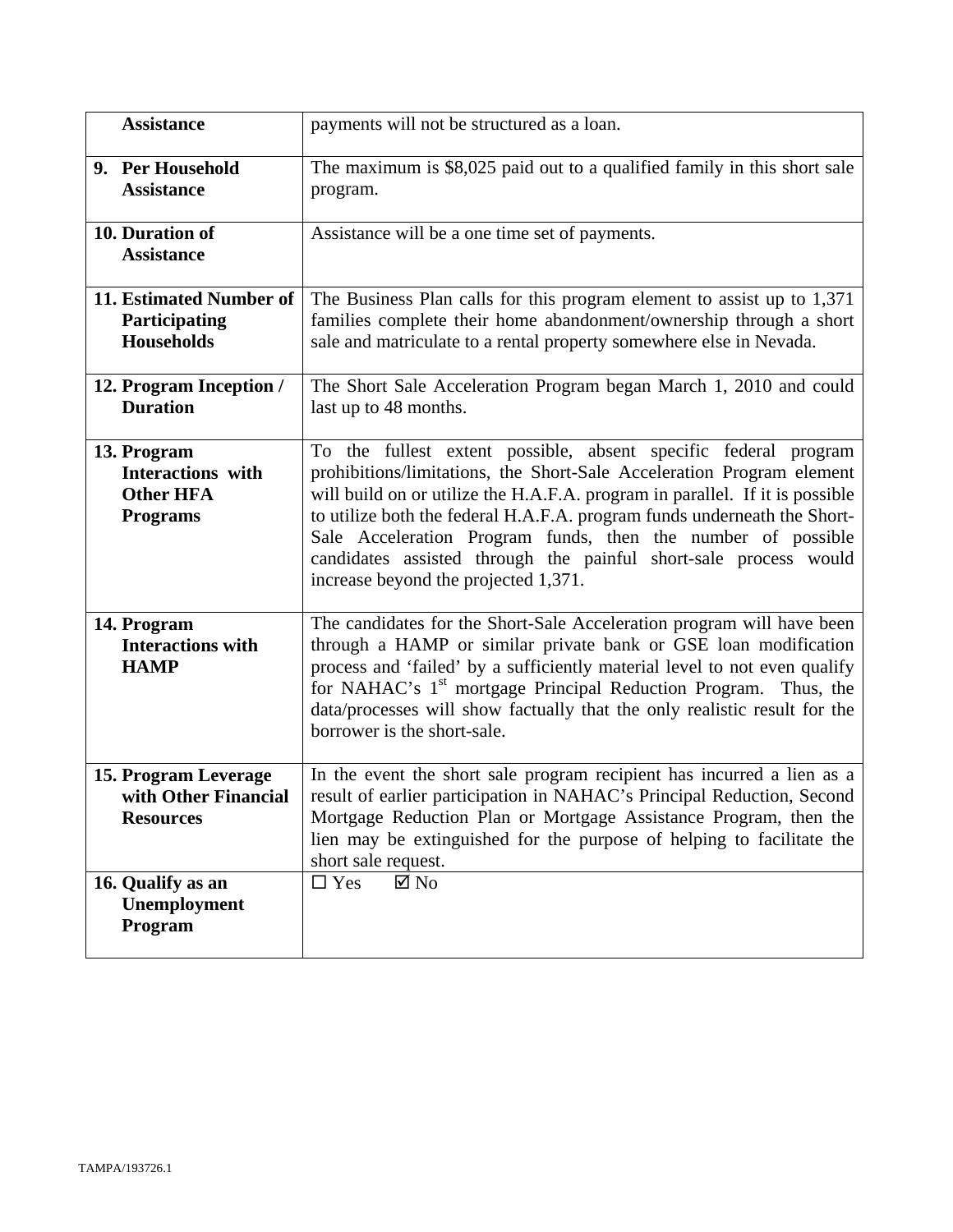## **The Nevada Affordable Housing Assistance Corporation**

# **MORTGAGE ASSISTANCE PROGRAM (MAP)**

| 1. |                         |                                                                           |
|----|-------------------------|---------------------------------------------------------------------------|
|    | <b>Program Overview</b> | The Nevada Mortgage Assistance Program (MAP) is designed to help          |
|    |                         | keep first mortgages current for approximately 5,220 families who         |
|    |                         | have an unemployed or underemployed wage earner. The program              |
|    |                         | will assist those qualified families by making up to the lesser of (a)    |
|    |                         | \$1,000 (one thousand dollars) of the principal, interest, property taxes |
|    |                         | and property insurance (whether impounded or not) but excluding           |
|    |                         | Home Owner Association fees or (b) total payment due for those four       |
|    |                         |                                                                           |
|    |                         | components, to the family's monthly first mortgage payment only.          |
|    |                         | Further, the borrower will be responsible for contributing a minimum      |
|    |                         | of seventy-five dollars (\$75) per month toward completing the full       |
|    |                         | payment due. MAP payments may be extended for qualified families          |
|    |                         | for up to 9 months with the right to extend up to 12 months if still      |
|    |                         | receiving Unempolyment Insurance benefits. The MAP payments are           |
|    |                         | aimed at providing a financial bridge to unemployed or                    |
|    |                         | underemployed persons. For the purpose of this program, unemployed        |
|    |                         |                                                                           |
|    |                         | will be defined as an individual that is not currently working.           |
|    |                         | Underemployed will be defined as any individual that is in a situation    |
|    |                         | of imminent threat of going into default on their mortgage due to a       |
|    |                         | change in economic status, working less than 50% of full time hours or    |
|    |                         | a material reduction in measureable income, all subject to satisfaction   |
|    |                         | of all other borrower eligibility criteria.                               |
|    |                         |                                                                           |
|    |                         | Borrowers will submit their partial payment to the Nevada Affordable      |
|    |                         | Housing Assistance Corporation (NAHAC) where it will be combined          |
|    |                         |                                                                           |
|    |                         | with the HHF funds and a full remittance made to the loan servicer for    |
|    |                         | Borrowers can apply either through participating<br>the loan.             |
|    |                         | lenders/servicers who have received special training or directly          |
|    |                         | through the NAHAC offices after first completing an appropriate           |
|    |                         | screening tool and being given an appointment with the NAHAC loan         |
|    |                         | underwriter. MAP payments will invoke a non-recourse lien which           |
|    |                         | will have an earned forgiveness embedded in the Note. Borrowers           |
|    |                         | who are able to sustain their homeownership for 60 successive months      |
|    |                         | following the end of the MAP payments will have their lien                |
|    |                         |                                                                           |
|    |                         | extinguished.                                                             |
|    |                         |                                                                           |
|    |                         | NAHAC intends to retain/set aside 1% of the total direct support funds    |
|    |                         | for contingency situations, wherein certain recipients may be in need     |
|    |                         | of one-two months (maximum) of added support payment (e.g. while a        |
|    |                         | training programs are completed). These exceptional cases must be         |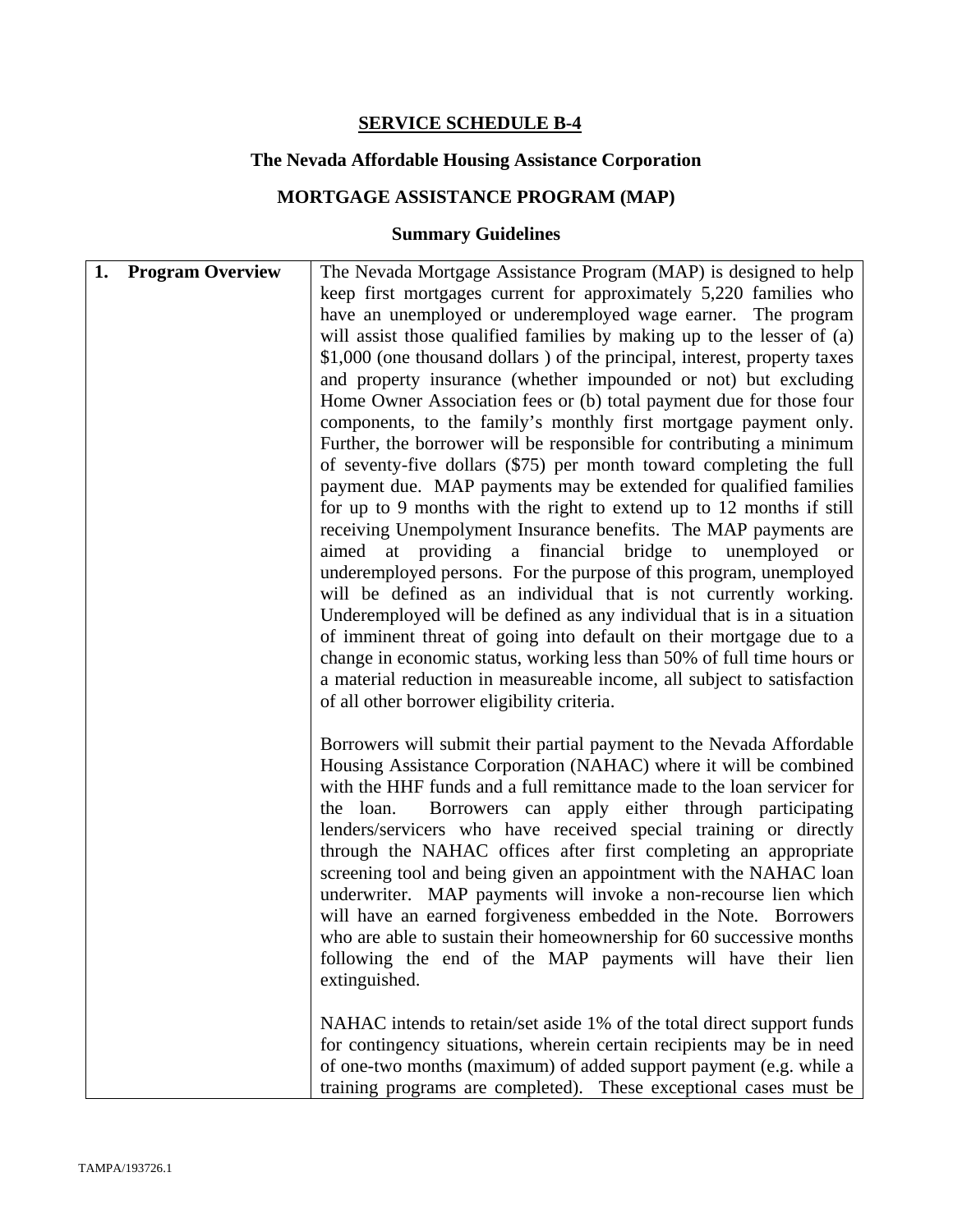|    |                                                                                       | approved by the NAHAC Board of Directors. If the contingency is not<br>needed as program capacity is reached, the contingency funds will be<br>put into the normal available funds for the MAP program. Further, the<br>contingency will be reduced pro rata to total MAP program capacity<br>over time so that as the program reaches 60% of capacity without use<br>of any contingency funds, then 60% of the contingency will be<br>released back into the main MAP fund.                                                                                                                                                                                                                                                                                                                                                                      |
|----|---------------------------------------------------------------------------------------|---------------------------------------------------------------------------------------------------------------------------------------------------------------------------------------------------------------------------------------------------------------------------------------------------------------------------------------------------------------------------------------------------------------------------------------------------------------------------------------------------------------------------------------------------------------------------------------------------------------------------------------------------------------------------------------------------------------------------------------------------------------------------------------------------------------------------------------------------|
| 2. | <b>Program Goals</b>                                                                  | The MAP program's goal is to increase the probability that a borrower<br>and/or recipient's family has a stronger chance of sustaining<br>homeownership with the assistance from the HHF program.<br>The<br>enhanced home ownership through re-employment<br>job<br>and<br>maintenance should decrease both the numbers and probability of<br>foreclosures.                                                                                                                                                                                                                                                                                                                                                                                                                                                                                       |
| 3. | <b>Target Population /</b><br><b>Areas</b>                                            | The State of Nevada is currently enduring the USA's highest<br>unemployment rate in its workforce. However, the highest levels of<br>unemployed persons in Nevada are primarily centered in the two urban<br>areas (Clark County/Las Vegas area and Reno/Sparks MSA) versus the<br>rural agricultural and mining areas. With the assistance of the Nevada<br>Department of Employment, Training and Rehabilitation's ("DETR")<br>published data, MAP funds will be allocated on a pro-rata basis to<br>jurisdictions based on a ratio of actual number of unemployed to total<br>State-wide unemployed as a general allocation matter. However, a<br>semi annual assessment will be undertaken to ensure allocations of<br>remaining funds are representative of changes to the unemployed and<br>underemployed populations in all jurisdictions. |
| 4. | <b>Program Allocation</b><br>(Excluding<br><b>Administrative</b><br><b>Expenses</b> ) | \$50,906,871.00                                                                                                                                                                                                                                                                                                                                                                                                                                                                                                                                                                                                                                                                                                                                                                                                                                   |
| 5. | <b>Borrower Eligibility</b><br><b>Criteria</b>                                        | To ensure both consistencies with previously approved Participation<br>Agreement programs and to lessen the burdens of administering the<br>MAP program, adherence to the same underwriting qualification<br>standards will be generally utilized. Thus, Applicant Eligibility<br>Criteria will consist of:<br>Legal US Resident.<br>Loan originated $1/1/2009$ or earlier.<br>Home is currently owner occupied.<br>Current income does not exceed 120% of Area Median Income as<br>then published by HUD.<br>Applicant must be facing imminent default.<br>Applicant must be experiencing financial hardship due specifically                                                                                                                                                                                                                    |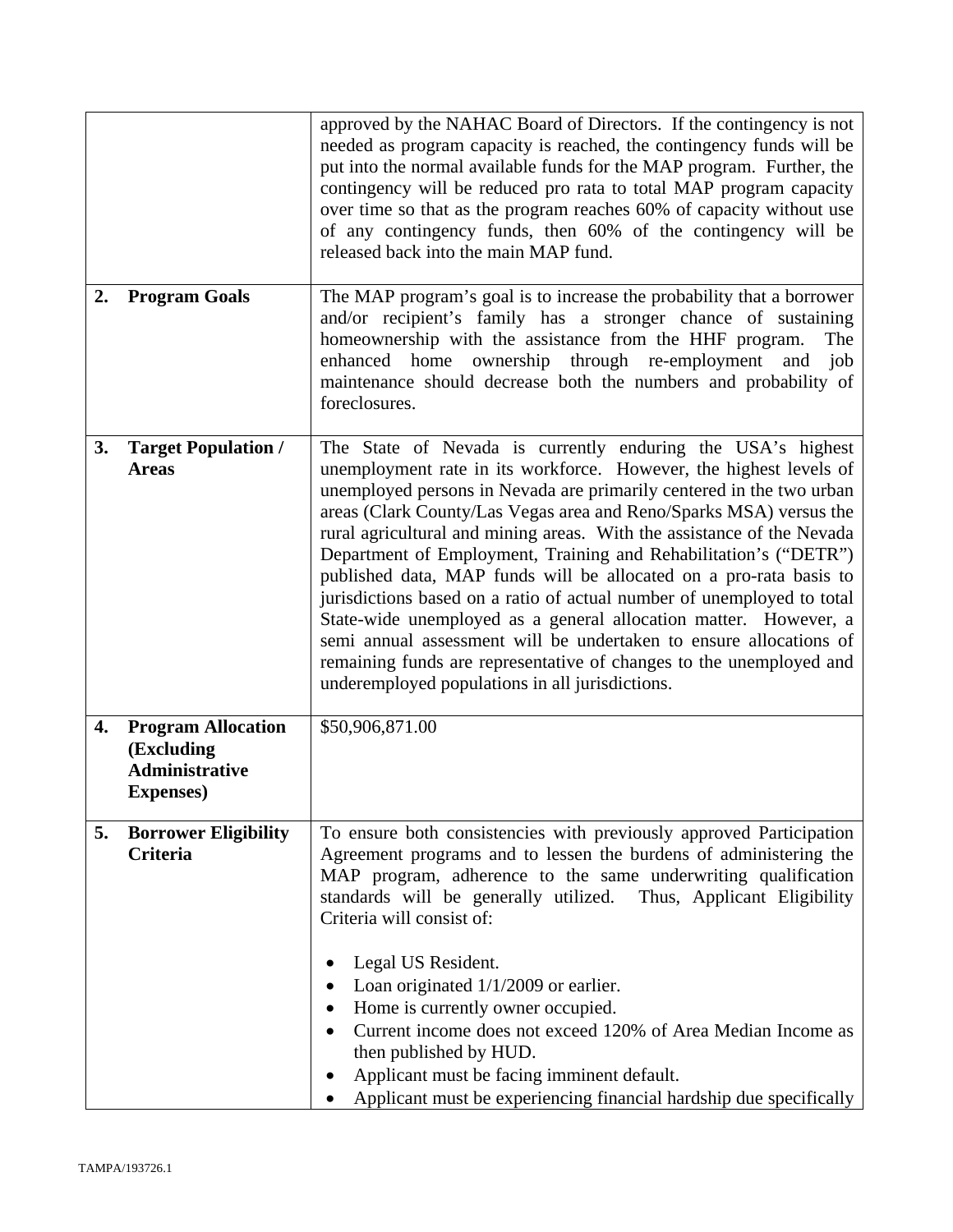|    |                                          | to unemployed or underemployed status.                                                                                                                                                                                                                                                                                                                                                                                                                                                                                                                                                                                                                                                                                                            |
|----|------------------------------------------|---------------------------------------------------------------------------------------------------------------------------------------------------------------------------------------------------------------------------------------------------------------------------------------------------------------------------------------------------------------------------------------------------------------------------------------------------------------------------------------------------------------------------------------------------------------------------------------------------------------------------------------------------------------------------------------------------------------------------------------------------|
|    |                                          | Applicant will be required to provide a financial hardship affidavit<br>attesting to their inability to make mortgage payments.                                                                                                                                                                                                                                                                                                                                                                                                                                                                                                                                                                                                                   |
|    |                                          | Basic eligibility criteria will be analyzed either on-line by the<br>applicant's visit to the web site and using the 'screening tool,' directly<br>at the NAHAC offices or by the designated call center. If applicants<br>meet screening criteria, application packages will be assembled by the<br>NAHAC underwriters who will do the full verifications/confirmation,<br>enter the applicant's data into the NAHAC database and accounts<br>payable systems and begin the relationship with the borrower's<br>participating banks/lenders/servicers to ensure aid is acceptable to<br>them.                                                                                                                                                    |
| 6. | <b>Property / Loan</b>                   | Owner occupied.<br>$\bullet$                                                                                                                                                                                                                                                                                                                                                                                                                                                                                                                                                                                                                                                                                                                      |
|    | <b>Eligibility Criteria</b>              | The higher Targeted Area limit calculation will be utilized (115% of<br>area median). Thus, per the HUD Procedure, the current maximum<br>mortgage limits would be:<br>a. Clark County: \$427,184<br>b. Reno/Sparks SMSA: \$431,189<br>c. Rural Nevada Areas: \$347,087                                                                                                                                                                                                                                                                                                                                                                                                                                                                           |
| 7. | <b>Program Exclusions</b>                | • Having failed a HAMP loan temporary period by voluntary non-<br>compliance, as determined by Eligible Entity.                                                                                                                                                                                                                                                                                                                                                                                                                                                                                                                                                                                                                                   |
|    |                                          |                                                                                                                                                                                                                                                                                                                                                                                                                                                                                                                                                                                                                                                                                                                                                   |
|    |                                          | • Borrower owns other real property.                                                                                                                                                                                                                                                                                                                                                                                                                                                                                                                                                                                                                                                                                                              |
| 8. | <b>Structure of</b><br><b>Assistance</b> | All MAP program assistance will be structured as a 0% interest,<br>forgivable, nonrecourse loan, secured by a junior lien recorded against<br>the property, which will be forgiven over a period of time not to<br>exceed 5 years. The loans will only be repayable if the borrower sells<br>the property before the 5 year time period expires and there is<br>sufficient equity to pay the loan. All MAP provided funds returned to<br>program may be recycled until U.S. Treasury imposed deadline of<br>December 31, 2017. Thereafter they will be returned to Treasury. The<br>MAP assistance will be as an 'earned forgiveness' loan that is forgiven<br>20% each year.<br>In the event that the MAP recipient subsequently participates in |
|    |                                          | NAHAC's Short Sale Acceleration Program, then the lien recorded as<br>a result of participation in MAP can be extinguished.                                                                                                                                                                                                                                                                                                                                                                                                                                                                                                                                                                                                                       |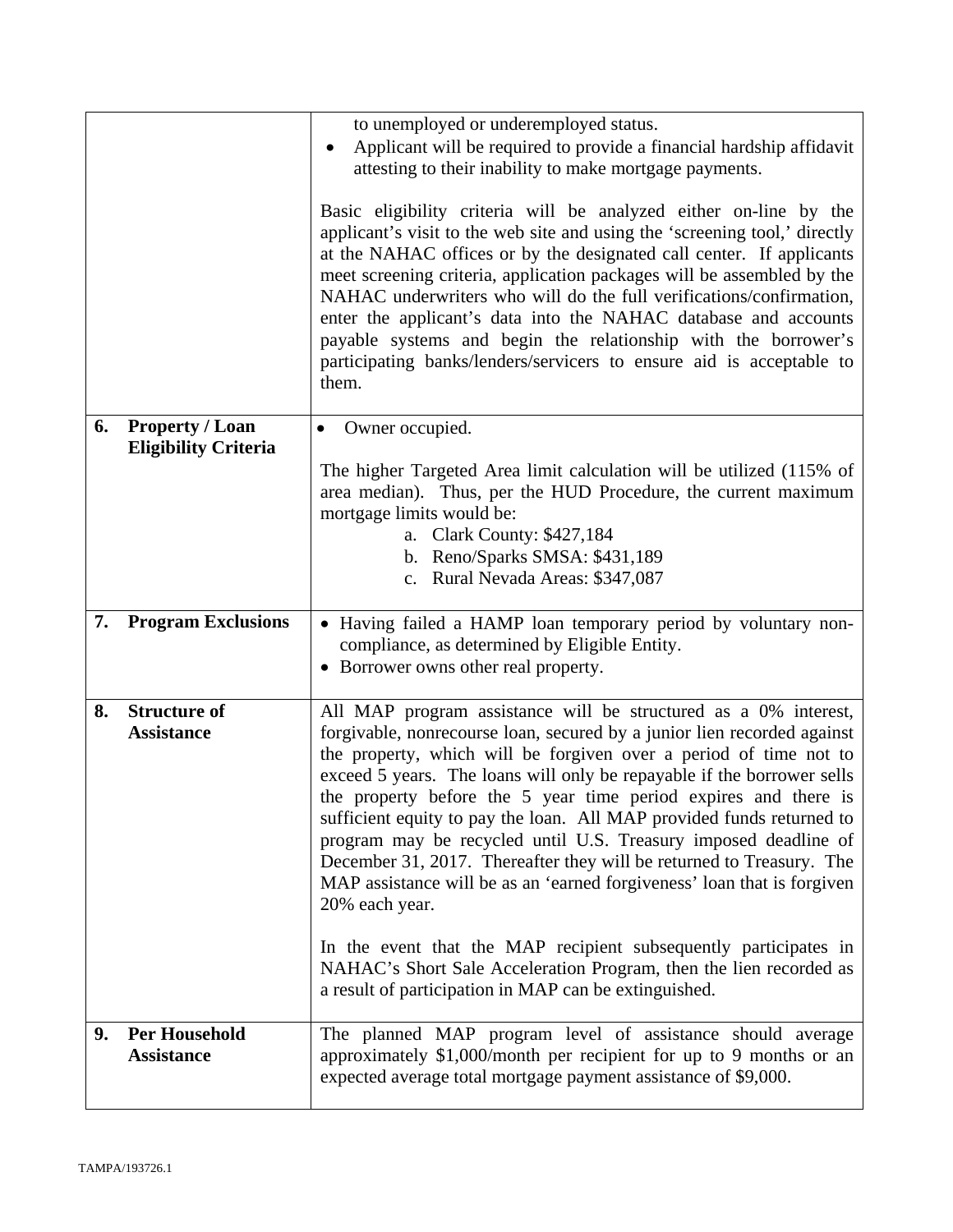| 10. Duration of<br><b>Assistance</b>                             | The MAP assistance will last up to 9 months with a possible extension<br>of up to 12 months if still receiving Unemployment Insurance benefits.                                                                                                                                                                                                                                                                                                                                                                                                                                                                                                                                                                                                                                                                                                                                                                                         |
|------------------------------------------------------------------|-----------------------------------------------------------------------------------------------------------------------------------------------------------------------------------------------------------------------------------------------------------------------------------------------------------------------------------------------------------------------------------------------------------------------------------------------------------------------------------------------------------------------------------------------------------------------------------------------------------------------------------------------------------------------------------------------------------------------------------------------------------------------------------------------------------------------------------------------------------------------------------------------------------------------------------------|
|                                                                  |                                                                                                                                                                                                                                                                                                                                                                                                                                                                                                                                                                                                                                                                                                                                                                                                                                                                                                                                         |
| 11. Estimated Number of<br>Participating<br><b>Households</b>    | Based upon average assistance of \$9,000 for 80% of the recipients and<br>up to 12 months for 20% of the recipients, then the expected number of<br>potential recipients should be approximately 5,200 net of the number<br>already served under this program through October 1, 2011. However,<br>this number may be decreased slightly if the contingency funds<br>described in Section 1 are utilized for such purpose.                                                                                                                                                                                                                                                                                                                                                                                                                                                                                                              |
| 12. Program Inception /<br><b>Duration</b>                       | This program began on March 1, 2010 and could last up to 48 months.                                                                                                                                                                                                                                                                                                                                                                                                                                                                                                                                                                                                                                                                                                                                                                                                                                                                     |
| 13. Program Interactions<br>with Other HFA<br><b>Programs</b>    | The MAP program could have some forms of interaction with the<br>other HHF programs. Specifically, if a MAP program recipient does<br>achieve re-employment status and would possibly be a candidate for a<br>HHF principal reduction program, then NAHAC will advise the<br>borrower of such. However, if the recipient drops out of the MAP<br>program due to failing to remit their portion of the monthly mortgage<br>payment, and it appears evident that the borrower may lose their home<br>due to lack of means to sustain the mortgage, then the borrower will be<br>advised about the HHF short-sale program.                                                                                                                                                                                                                                                                                                                 |
| 14. Program Interactions<br>with HAMP                            | The MAP program could have some form of interaction with HAMP.<br>HHF Funds (MAP) would be utilized prior to HAMP UP.<br>Implementing the program in this order is the most beneficial to the<br>borrower and investor since payments would continue to be made<br>instead of capitalized, and no late charges or adverse credit reporting<br>If a MAP program recipient does achieve re-<br>would occur.<br>employment status and the borrower would possibly be a candidate for<br>either a HAMP modification and/or a HAMP principal reduction<br>program, then NAHAC will advise the borrower of such.                                                                                                                                                                                                                                                                                                                              |
| 15. Program Leverage<br>with Other Financial<br><b>Resources</b> | NAHAC will work with loan servicers for each qualified recipient to<br>ensure that the funds from the MAP program payments are utilized<br>strictly for the borrower's 'current first mortgage loan payments,<br>excluding homeowner association dues and fees and not to 'make up'<br>any past due penalties or payments. NAHAC accounting staff will<br>communicate with the servicer to ensure that the MAP payments are<br>credited only toward current amounts of principal, interest, property<br>taxes and property insurance due by the borrower on their first<br>mortgage. If this means that the borrower and servicer have to execute<br>some form of forbearance or forgiveness on past due amounts,<br>NAHAC will be prepared to assist the borrower with the servicer on<br>this. It is hoped that the servicers will cooperate on these matters. But<br>until NAHAC actually begins distributing Servicer Participation |